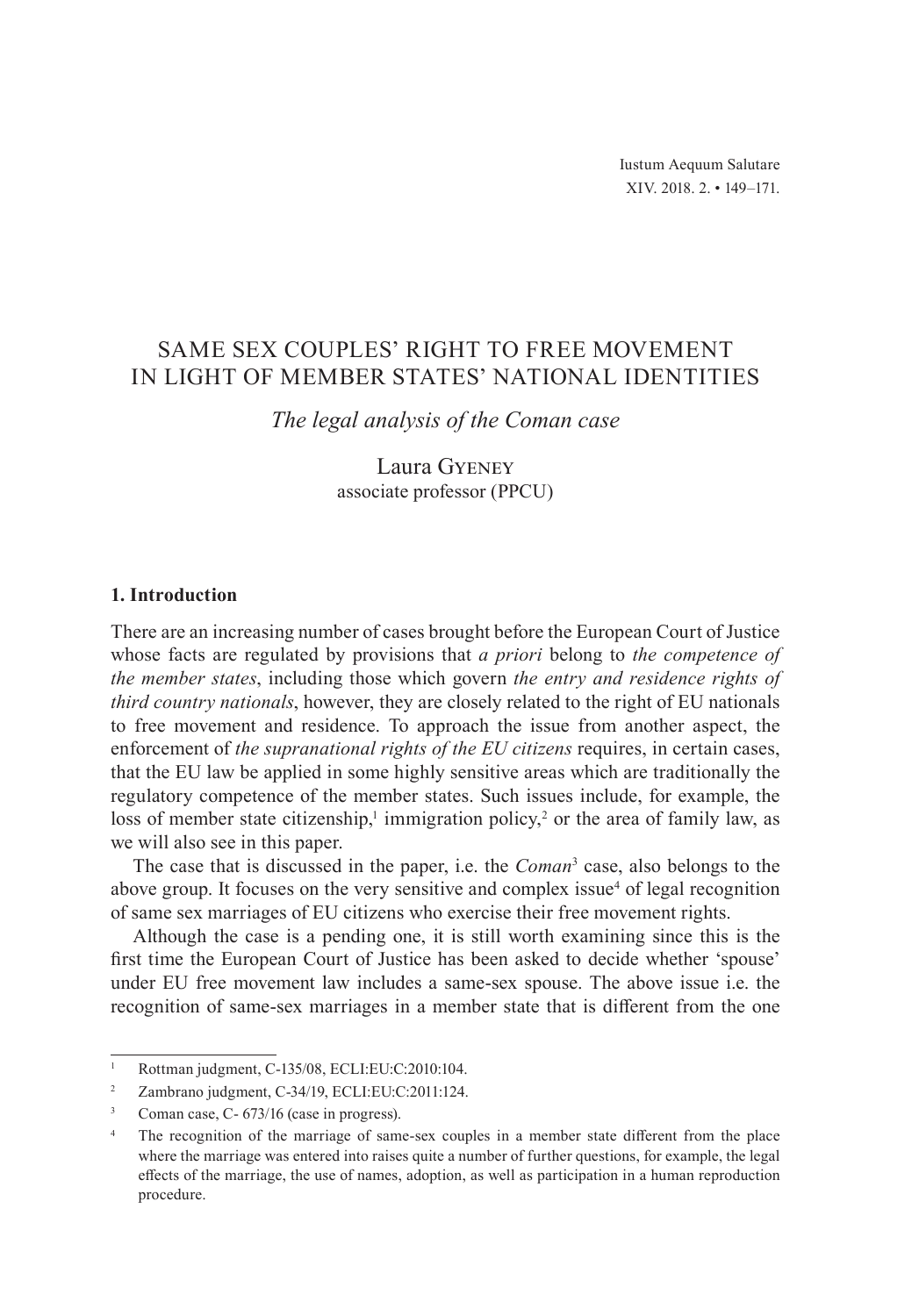### 150 Laura Gyeney

where the marriage was entered into during exercising the right to free movement has sparked intense debates in the national parliaments of the member states, at the various judicial forums, as well as in the media. In the latter disputes, the views voicing the constitutional principles of equality, the right to self-determination and human dignity on the one hand, and the member state considerations that openly reject same-sex marriages in their fundamental laws, on the other hand, are in conflict with each other. According to the latter views, the recognition of the relationship of same-sex couples as a family would inevitably lead to the reinterpretation and depreciation of the institution of marriage, as well as the radical transformation of the fundamental structure of society. 5

Unfortunately, the 2004/38/EC Directive on the right of EU citizens and their family members to move and reside freely within the territory of the EU member states<sup>6</sup> (hereinafter referred to as: the Free Movement Directive) does not give any guidance with regard to the above issue. The latter keeps quiet about what it regards as a valid marriage, so basically, it is not specified either whether the rules of the Directive regarding free movement and residence can be applied for same-sex marriages.

However, it seems that in the future, the Union will be less and less in the position to avoid giving an answer to the above-detailed family law issues.7 Through the liberalization of member state regulations and the relevant Strasbourg jurisprudence, the following question is expected to come up more and more frequently: what will happen if same-sex couples<sup>8</sup>, that validly got married in one of the members states would like to move or return to the territory of a member state where same-sex marriages are not recognized, exercising their right to free movement? In this case, can the couple claim EU-level 'family reunification rights'? In other words, the question is whether the third country member of the married couple may obtain the 'family member' status in accordance with the Free Movement Directive and primarily the residence rights arising from this status.<sup>9</sup> The *Coman* case,<sup>10</sup> referred before the European Court of

<sup>5</sup>Király, M.: *Egység* és *sokféleség. Az Európai Unió jogának hatása a kultúrára.* (Unity and Diversity. The Impact of the Law of the European Union on Culture) Budapest, Új ember Publishers, 2007. 79.

<sup>6</sup> Directive 2004/38/EC (April 30, 2004) of the European Parliament and of the Council on the right of citizens of the Union and their family members to move and reside freely within the territory of the Member States amending Regulation (EEC) No. 1612/68 and repealing Directives 64/221/EEC, 68/360/ EEC,72/194/EEC, 73/148/EEC, 75/34/EEC, 75/35/EEC, 90/364/EEC, 90/365/EEC and 93/96/EEC (OJ L 158, 30.4.2004, p. 77; Hungarian special edition, chapter 5, volume 5, p. 46)

<sup>7</sup> As the number of marriages involving an international element is growing and in parallel, there are more and more provisions related to family law in the EU-level international private law norms, this issue is increasingly coming into focus. This is also indicated by the setting up of the Commission on European Family Law in 2001, which endeavors to elaborate fundamental principles in the above field as an academic umbrella organization, examining the future role of EU family law harmonization.

The question logically arises in the case of those couples one of the members of which is a third country national.

<sup>9</sup> Of course, the question may also hold relevance in case that both members of the couple are EU nationals and one of the members does not meet the requirements of lawful residence as defined in the Directive, i.e. he or she is economically inactive and does not have sufficient financial resources, so he or she would impose an unreasonable burden on the member state's social assurance system.

See the Coman case (footnote 3).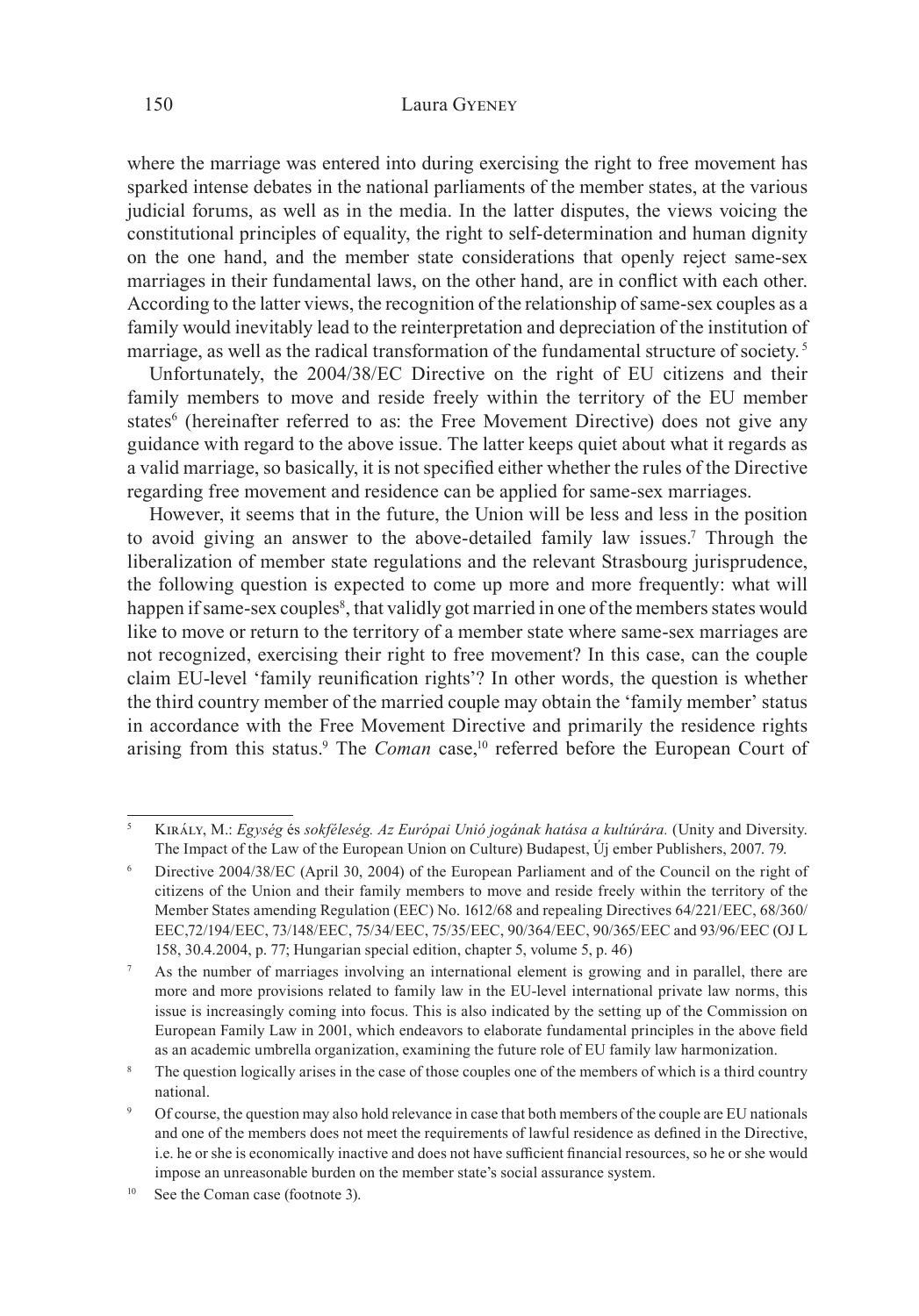Justice for preliminary decision-making, is targeted at examining this very issue in which case no decision has yet been adopted by the Court. However, it is still worth examining, in light of the current state of development of EU law, what kind of decision can be expected in the issue in question, with special regard to the great anticipation that surrounds it from the side of politicians,<sup>11</sup> advocacy group members, and last but not least, from academics. This great anticipation is particularly understandable in view of the recent Obergefell v. Hodges decision of the US Supreme Court requiring states to issue marriage licenses to same-sex couples and to recognize same-sex marriages that were legally formed in other states.<sup>12</sup> According to some views<sup>13</sup> Obergefell v. Hodges is the case that put the US ahead of the EU with regards to the issue of the legal recognition of same-sex relationships and now Coman gives the EU the opportunity to catch up with the US. However, we must keep in mind that as things stand now, the EU cannot require Member States to open marriage to same-sex couples. Nonetheless, a number of EU law provisions appear to require Member States to recognise samesex marriages lawfully entered into in the territory of another Member State. In the following, I shall predict possible decision in light of those provisions.

### **2. The facts of the case and the application for preliminary decision-making**

Adrian Coman, Romanian gay rights activist married a US citizen back in 2010. The couple currently lives in the United States. Mr. Coman turned to the Romanian immigration authorities in 2012, in order to find out about the criteria that are required to be fulfilled by his partner for obtaining the right of residence in the territory of the member state. The authorities responded that his application would be refused, with regard to the fact that according to the Romanian Civil Code, a marriage entered into abroad by same-sex couples cannot be recognized. The couple filed a claim, according to which the rejection of the application for residence by the Romanian authorities on the above grounds violates Mr. Coman's right to free movement, and also, it represents an example for discrimination on the basis of sexual orientation, which runs counter

<sup>&</sup>lt;sup>11</sup> It is enough just to think about that recently, a high number of member state leaders were compelled to take an open stand on the issue of homosexuality. It is perhaps the Italian head of state Matteo Renzi who should be mentioned in this context, who, in response to the Oliari decision of the Strasbourg Court, announced, already before the summer break of the Parliament, that by the end of 2015, they would like to get the act recognizing the common-law relationship of homosexual couples adopted, which did happen by early 2016. The issue is given a special flavor by the fact that today, the governments of Ireland, Serbia and Luxembourg are all headed by homosexual politicians, however the views of these politicians significantly vary on the individual rights of homosexual persons.

<sup>&</sup>lt;sup>12</sup> Two years ago (on June 26, 2015), a Supreme Court decision was adopted in the Obergefell v. Hodges case in the United States, which in principle 'seems to settle' the issue of the recognition of same-sex relationships. The decision adopted by the Supreme Court, the Fourteenth Amendment to the United States Constitution obliges every state to permit same-sex couples to get married and to recognize a lawfully permitted marriage, which was legally entered into between two persons of the same sex in another state.

<sup>13</sup> A. Tryfonidou: Same sex marriages: The EU is lagging behind. http://eulawanalysis.blogspot. hu/2015/06/same-sex-marriage-eu-is-lagging-behind.html [TRYFONIDOU (2015a)]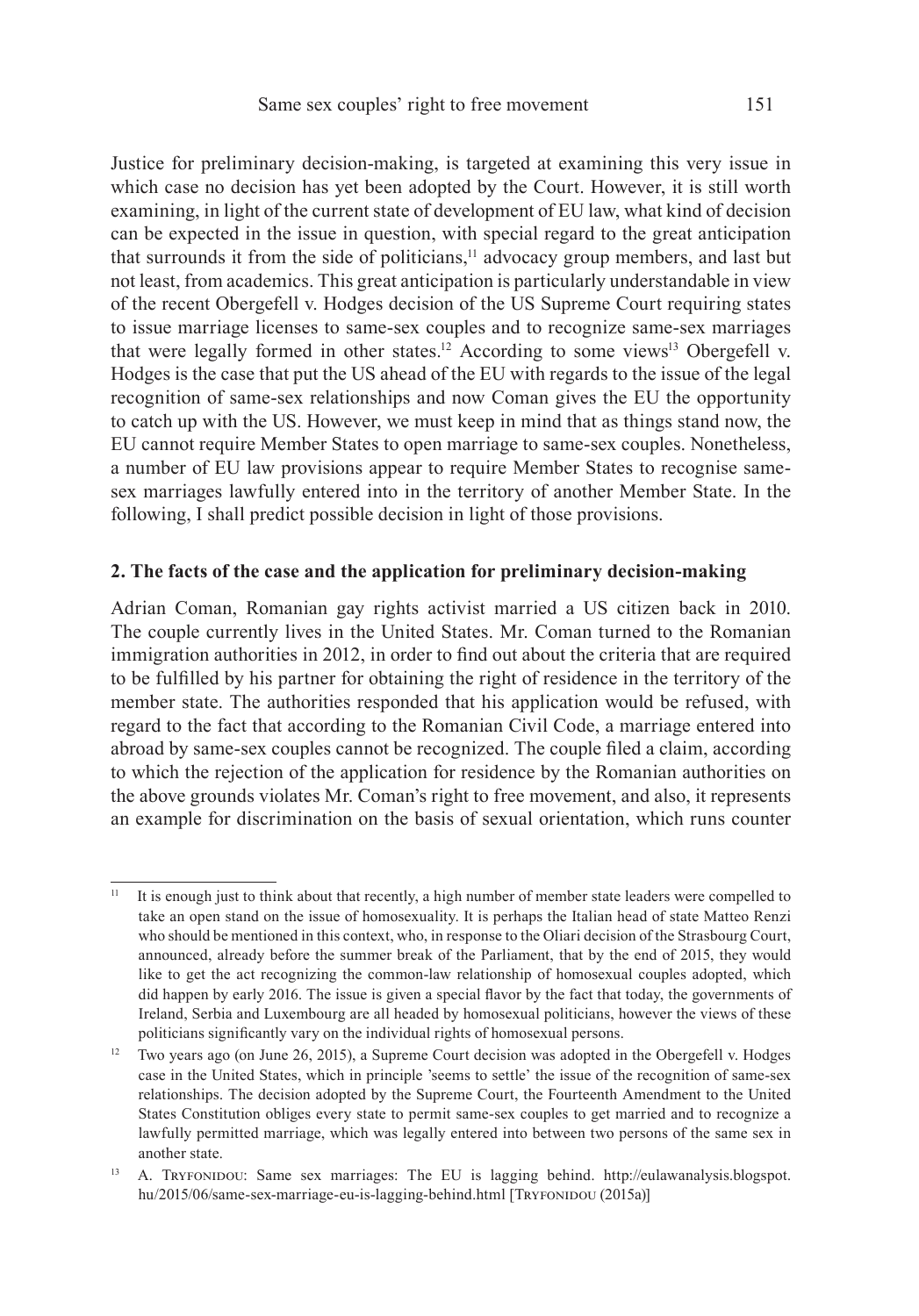to the provisions set out in the Charter of Fundamental Rights of the European Union. The Court of Appeal turned to the Romanian Consititutional Court in order to request the constitutionality examination of the relevant article of the Romanian Civil Code. Finally, the Constitutional Court suspended the procedure and referred the following questions to the European Court of Justice for a preliminary ruling.

- a) Does the concept of spouse defined in Point (a), Section (2), Article 2 of the Free Movement Directive include the same-sex spouse of an EU national, and if so, can the host member state be required to grant the right of residence on its own territory for more than three months to the same-sex spouse of a migrant EU citizen?
- b) If the answer to the first question is negative, can the same-sex spouse of the EU citizen, who is a third country national, qualify as "any other family member" pursuant to Point (a), Section (2) of Article 3, or according to Point (b), Section (2) of Article 3 of the directive, "the partner with whom the Union citizen has a durable relationship, duly attested", and if so, will the host member state be obliged to facilitate for these persons to enter and reside in that country, if the host member state does not recognize same-sex marriages and does not provide for an alternative form of legal recognition, for example, registered partnerships.

Taking the liberalization trend of the past fifteen years into account, as a result of which the number of those member states which provide some kind of legal recognition to same-sex relationships is growing, it seems like the EU cannot avoid a response to the recognition of *some cross-border relationship rights of same-sex couples*, including that of their '*family reunification rights'* in the EU law sense of the word. In this sensitive issue, the Court has not been compelled to take an open stance up till now14, the Coman case is the first one in which the Court can express its position on the above issue. $15$ 

The restraint demonstrated in this respect is entirely understandable from the part of the Union, as it is commonly known that the regulation of *family law* is an issue that still belongs *exclusively to the competence of the member state*. Thus, the member states can decide by themselves whether the same-sex couples can enter into a marriage or a registered partnership in their respective territories. Despite all this, the question arises what will happen if an EU national, using their right to free movement, travels to the territory of such a member state, with their same-sex spouse, in which member state the legal system does not recognize this form of a relationship as valid. It is a

<sup>&</sup>lt;sup>14</sup> In the anti-discrimination jurisprudence of the European Court of Justice, the Court got rather close to this but definitely not in a cross-border context. The situation is that the facts of the respective cases were either centered around the country of origin (Grant, Maruko, Römer, Hay cases), or emerged in relation to the EU's civil servant staff regulations (the cases D. and Sweden v. Council of Europe, W. v. Commission).

<sup>&</sup>lt;sup>15</sup> Although in the context of the Cocaj case, which also had Hungarian implications, a similar question was also brought to the Court earlier, the referring forum finally withdrew its claim. In this case, the Court was supposed to similarly clarify the concept of a registered partner in the context of free movement. Case No. C- 459/14.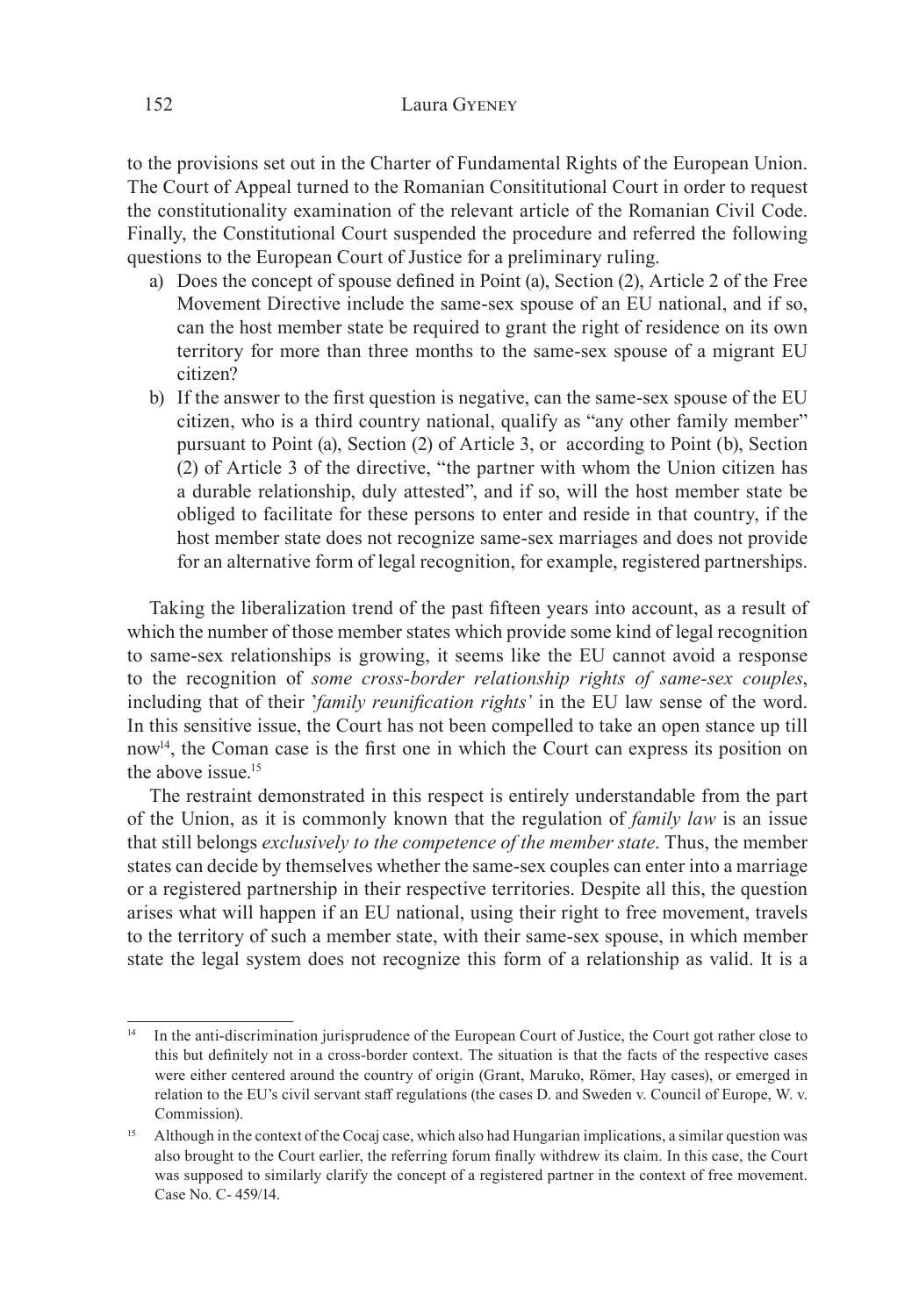question whether the host member state may refuse to provide residence to a third country citizen in its territory under the legal title of family reunification.

As it is commonly known, the legislator recognized, as early as at the outset of European integration, the importance of ensuring family reunification rights during the member state nationals' exercise of their right to free movement. As we could also see, the right of residence provided by the Free Movement Directive bear special significance for third country nationals, as they can exclusively exercise these rights of theirs derivatively, in their capacity as family members.16 What is more, EU law now also provides these rights to those EU nationals who use their right to free movement and then return to their State of nationality.17 Although such cases of return are not regulated by the Free Movement Directive, the family reunification rights ensured in the directive *should still be applied to the returners* too, *through an analogy*, as has been stipulated by the Court in the O&B case.18 Exactly because of this, the questions submitted for decision-making in the Coman case are targeted at the interpretation of the relevant articles of the Free Movement Directive, thus primarily at examining whether *the concept of spouse* as specified in Point (a), Section (2), Article 2 of the Directive includes the same-sex spouse of an EU national.

#### **3. The legal context of preliminary reference**

The *spouse* of a migrant citizen has always been considered one of the family members that can rely on EU law in order to require the Member State of destination to accept him or her in its territory. As was already mentioned above, these rights are provided by the Directive to the family members irrespective of their origins, i.e. it is not relevant whether we are talking of an EU or a third country family member in the case in question.

This is absolutely clear as the family reunification rights were and are still merely targeted *facilitating free movement*, so in the first place, they are aimed at avoiding a situation in which the fact that the EU citizens cannot be accompanied or later joined by their family members should exert a *deterrent effect* on the free movement of EU citizens.

In the Coman case, the referring forum is trying to find an answer to the question whether the concept of a spouse as defined in the Directive includes the same-sex spouse of an EU national, who uses the right to free movement. As it was already mentioned above the Directive itself *does not define* the concept of *a spouse*. The relevant provision in question, i.e. Point (a), Section (2) of Article 2 was defined *in an* absolutely *gender-neutral way*, despite the fact that this issue was in fact on the

<sup>&</sup>lt;sup>16</sup> The scope of those eligible is stipulated by Articles 2 and 3 of the Directive.

<sup>17</sup> Surinder Singh judgment, C- 370/90, ECLI:EU:C:1992:296, Eind judgment, C- 291/05, ECLI:EU:C:2007:771.

<sup>18</sup> O & B judgment, C-456/12, ECLI:EU:C:2014:135.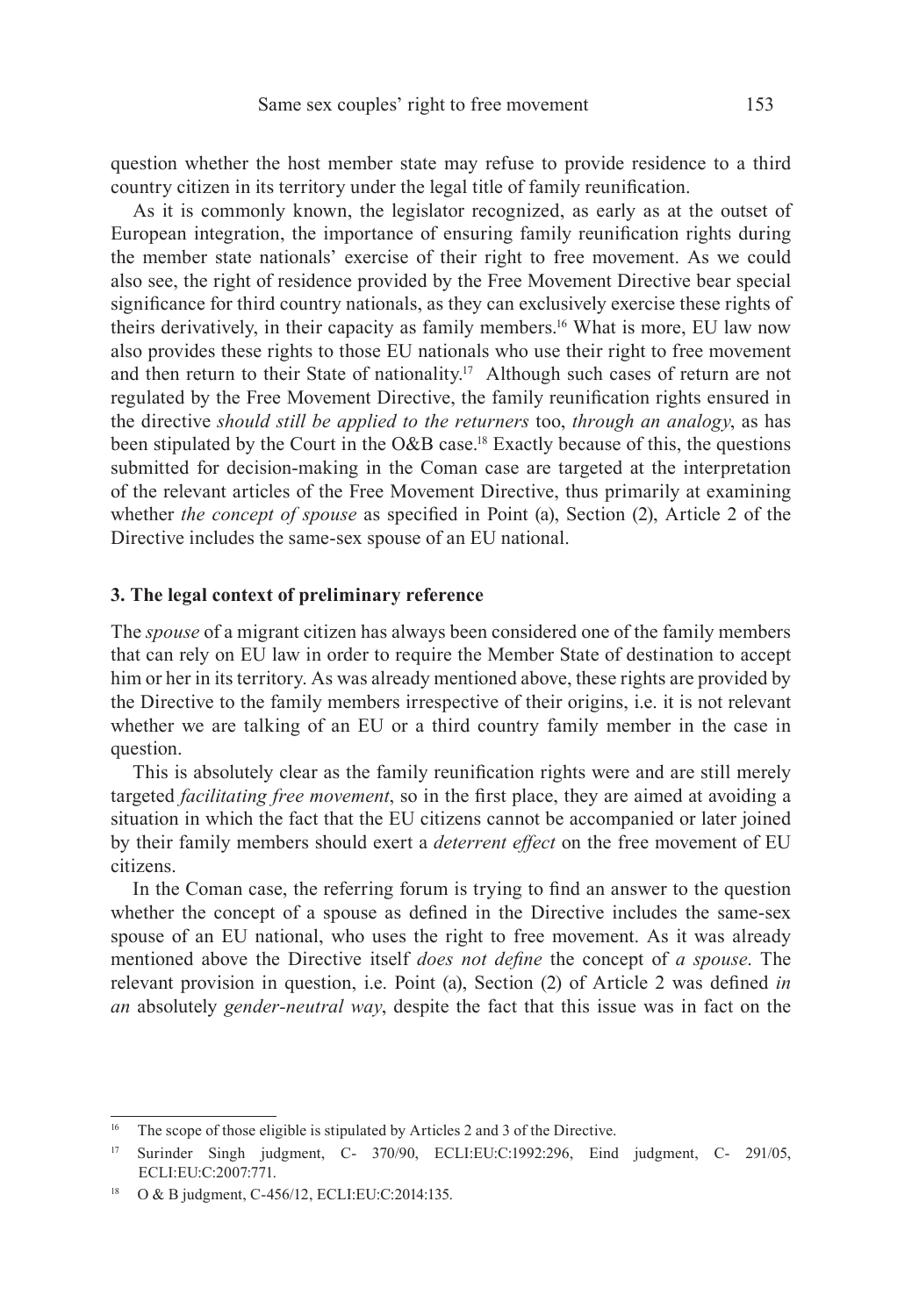agenda when the proposed directive was discussed. 19 While the European Parliament meant to make an explicit reference to same-sex couples when defining the concept of marriage, the co-legislator Council refrained from doing so without explicitly excluding the theoretical legal possibility for this. 20 In summary, it can be concluded, that the legislator, exactly because of the divergence of opinion between the member states on this issue, avoided to give an exact definition, thus making this an issue that would have to be resolved by judicial interpretation. The lack of such definition obviously does not cause a problem when the directive is applied to heterosexual couples as such marriages are equally recognized by each member state. However, exactly with regard to the lack of consensus between the member states, as we can see, this may cause a problem with regard to the free movement of same-sex couples.

Among the commentators, there are some who opine, even in lack of the statutory definition of marriage/spouse on the level of EU law that the concept extends to samesex couples too, so no legal interpretation by the European Court of Justice will become necessary. Costello thinks, by taking the literal interpretation into account, that "a marriage is a marriage", i.e. the effect of the directive extends to the marriages validly entered into in the territory of one of the member states in each and every case.<sup>21</sup> Kochenov represents a similar view, as he opines that if same-sex couples enter into a marriage that is valid in one of the member states, the host member state will be obliged to recognize such marriage in each case, pursuant to EU law. In his opinion, "the wording of the directive is crystal-clear in this respect", so the European Court of Justice does not need to intervene in any way whatsoever with regard to its definition  $2<sup>22</sup>$ . In this respect, however, we have to agree with Tryfonidou, who does not think that it is so clear in practice<sup>23</sup>. The situation is that by the legislator's having failed to define the concept of marriage as understood in the directive, and thus, to stipulate the mutual obligation of the member states to recognize same-sex marriages, basically, it is the "principle of the host member state that was tacitly accepted"  $24$ . On the basis of this,

<sup>19</sup> It is absolutely clear from the draft directive that the Commission considered to limit the concept of a spouse to persons of the opposite sex, avoiding the mere suspicion of its intending to interfere with the area of family law, which is the exclusive competence of the member states. COM (2003) 199, p. 11.

<sup>&</sup>lt;sup>20</sup> M. BELL: Holding back the tide? Cross-border recognition of same-sex partnerships within the European Union. *European Review of Private Law*, Vol. 12., No. 5., 2004. 621.

<sup>21</sup> C. Costello: Metock: Free movement and normal family life' in the Union. *CML Rev.,* Vol. 46., 2009. 615–616.

<sup>22</sup> D. Kochenov: The Right to Have What Rights? EU Citizenship in Need of Clarification. *European Law Journal,* Vol. 19., Iss. 4. (2013) 502.; D. Kochenov – U. Belavuasu: On the 'entry options' for the 'right to love': Federalizing legal opportunities for LGBT movements in the EU. *EUI Working papers,*  issue 2016/09. 11.

<sup>&</sup>lt;sup>23</sup> A. TRYFONIDOU: EU Free Movement Law and the Legal Recognition of Same-Sex Relationships: The Case for Mutual Recognition. *Columbia Journal of European Law,* Vol. 21. (2015) 210. [Tryfonidou (2015b)] What is more, the Court, contrary to its jurisprudence applied in economic issues (see the concept of EU workers) has never endeavored to elaborate genuinely autonomous concepts in the area of family law, including the introduction of uniform Union-level concepts.

<sup>&</sup>lt;sup>24</sup> Tryfonidou (2015b) op. cit. 212. In the case of registered relationships, the legislator wishes to enforce the principle of the host member state expressis verbis, as the registered partner will be entitled to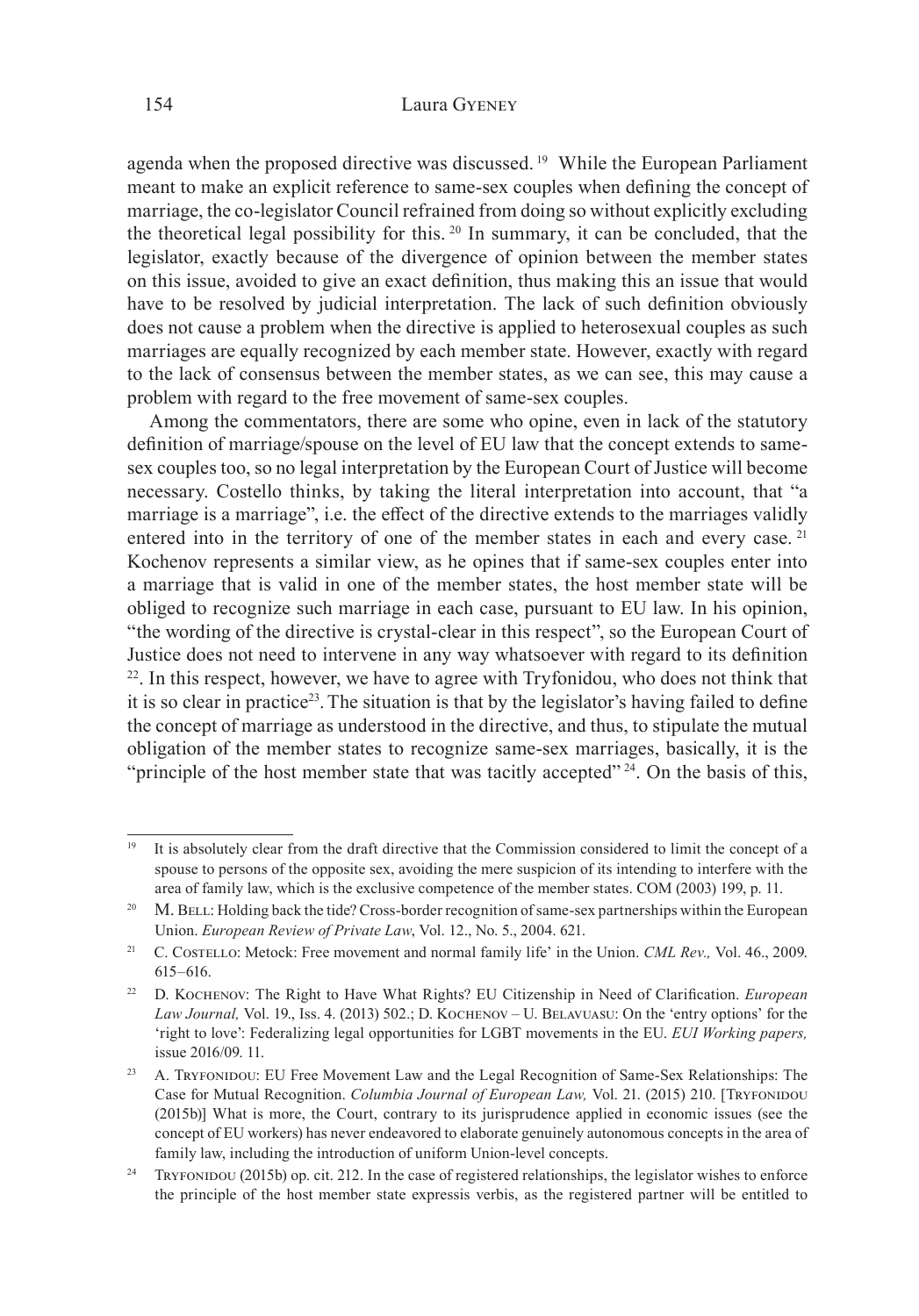the host member state may in turn refuse to recognize the same-sex spouse as a spouse as per the directive, along with all of its legal consequences.

Thus, first of all, we should examine *the relevant member state regulation* concerning same-sex marriages, furthermore, how *the EU legislation and the Luxembourg case law* relate to same-sex relationships, i.e. whether these take the changes in member state regulation into consideration.

# **4. Assessment of same-sex marriages in the member states, with special regard to Romania**

In Europe, the only legal way to make a relationship official was the institute of marriage for long centuries, which possibility was exclusively open to heterosexual couples. As a result of the liberalization trends of the past two decades, however, more and more member states ensure the recognition of same-sex marriages. Holland was the first country to ensure a legal framework for same-sex marriages in 2001. Holland was followed by Belgium, where homosexual couples have been allowed to get married since June 2003. In Spain, the marriage of same-sex couples was legalized in July 2005, while in Sweden the official marriage of same-sex couples in the framework of a civil or church ceremony has been permitted since May 2009. In Portugal, a law became effective on June 1, 2010, which deleted the reference to "opposite sex" spouses from the definition of marriage. In Denmark, same-sex couples have been permitted to hold church weddings since 2012. In England and Wales, the Parliament agreed to legalize same-sex marriages in 2013. In the summer of 2013, France also made this possible, 14<sup>th</sup> among the countries of the world. In Finland and Luxemburg, the Parliament made such a decision in 2014, while Ireland was the first in the world to vote for the legalization of gay marriage in the form of a referendum in 2015. A Slovenian law allowing samesex marriage took effect in February 2017.<sup>25</sup> In July 2017, Malta also adopted the law that permits the marriage of homosexual couples. Same-sex marriage became legal in Germany on 1 October 2017.26

However, quite a high number of member state constitutions prohibit the marriage of same-sex couples, which means that Croatia, Bulgaria, Latvia, Lithuania, Slovakia and Poland have a constitutional ban on gay marriages. The Fundamental Law of Hungary<sup>27</sup>

automatically enter and reside in the host country if "the laws of the host member state regard the registered partnership as one that is equal to marriage". Article 2(2)(b) of the Free movement directive.

<sup>&</sup>lt;sup>25</sup> The Slovenian Act Concerning Partnership affords same-sex couples the right to marry, extending the same rights and duties of opposite-sex married couples to same-sex married couples, with the exception of adoption and assisted reproduction.

<sup>&</sup>lt;sup>26</sup> However, in a high number of further member states, it is possible for same-sex couples to make their relationship official without getting married. This becomes possible through *the registration of a partnership,* for example in Austria, the Czech Republic, Hungary, Estonia, Greece, Croatia, Italy and Cyprus.

<sup>&</sup>lt;sup>27</sup> The new Fundamental Law of Hungary strives, both on the level of solemn declarations and on that of more specific regulations, to provide a stronger protection to the institution of the family than before. The article on the protection of the institutions of marriage and family contains a unique extra element as compared to the earlier text: "(1) Hungary shall protect the institution of marriage as the union of a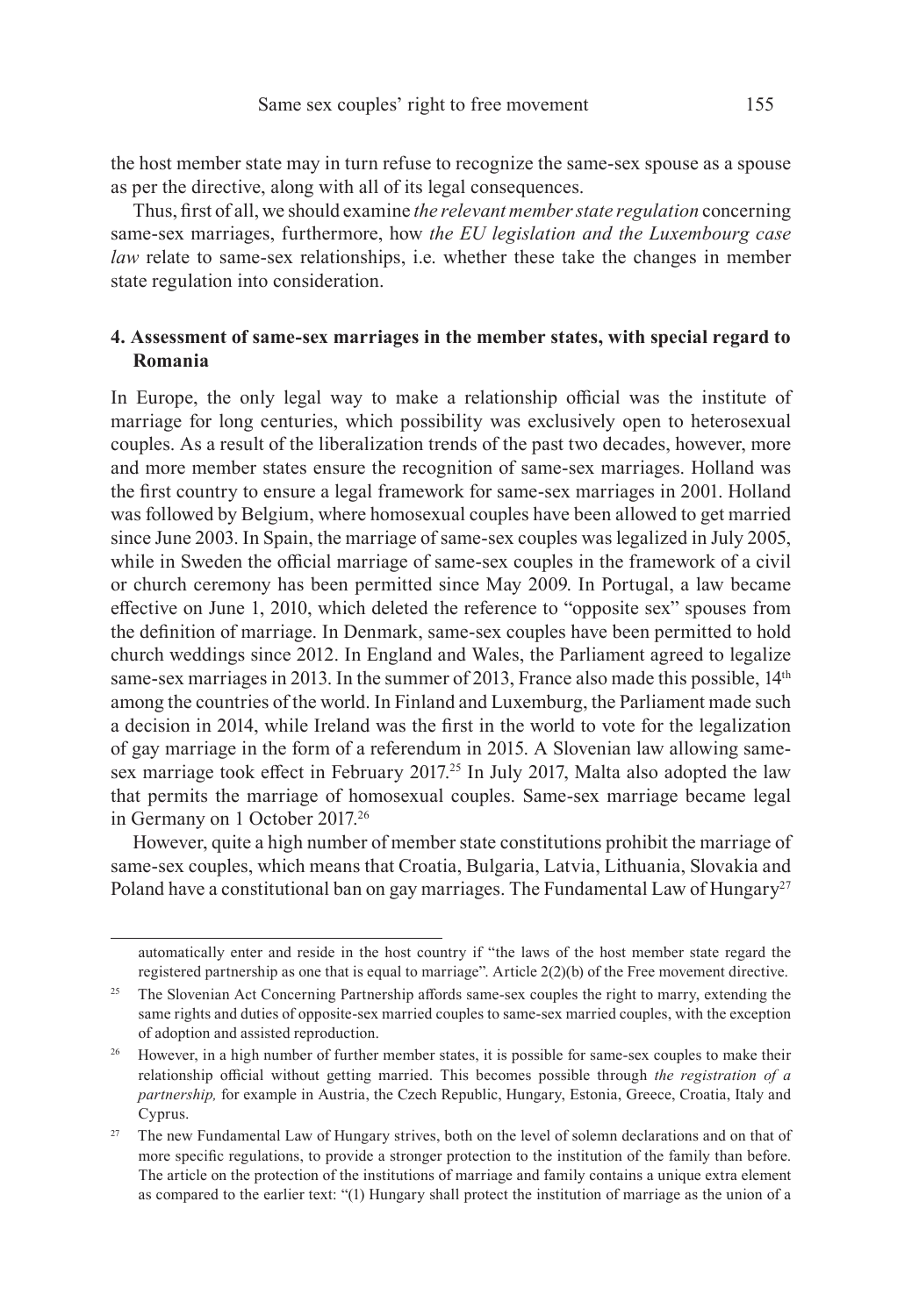also protects the institution of marriage as a union of a man and a woman, based on a voluntary decision.28

As regards the member state affected by the case, i.e. Romania, the country's Chamber of Deputies also voted for a proposal amending the constitution in May 2017, in which a family is defined as "the marriage of a man and a woman established by a voluntary decision", thus preventing that a law on same-sex marriages be adopted in Romania.29 The amendment of the fundamental law (which currently mentions "spouses" in the definition of the family) was proposed by a civil society organization called "Coalition for Family", affiliated with the Orthodox Church, which has since then collected as many as over three million supporting signatures for their civil initiative. By the way, Romania does not ensure any possibilities for the official recognition of same-sex relationships in any form whatsoever. The *Coman* case is the second major Romanian case that has been brought before the European Court of Justice, and in the focus of which are the rights of homosexuals.30

In summary, we can conclude that the European legislation is rather diverse with regard to the legal recognition of same-sex marriages.

# **5. Assessement of the relationship rights of same-sex couples in EU law, issues of competence**

It cannot be stressed enough that the *Coman* case is exclusively targeted at the issue of the cross-border recognition of same-sex marriages. The situation is that, differently from the Supreme Court of the USA, the European Court of Justice still has no competence to require the legalization of same-sex marriages by the member states.<sup>31</sup>

man and a woman established by voluntary decision, and the family as the basis of the survival of the nation." Article (L), Section (1)). SCHANDA, B.: A jog lehetőségei a család védelmére. (The Possibilities of Law to Protect the Family.) *Iustum, Aequum, Salutare*, Vol. VIII., 2012/2. 77

As you can see, the level of acceptance of same-sex relationships is the highest in Northern and Western Europe, while the Central-Eastern European countries tend to oppose them. Balázs Schanda and Katinka Bojnár do not think that this is surprising, since the countries with similar historical backgrounds react to each other's decisions, they exert an effect on each other. SCHANDA, B. – BOJNÁR, K.: Házassági jogrendszerek versenye, vagy párkapcsolati szupermarket? (Competition of Legal Systems of Marriage, or the Relationship Supermarket?) *Iustum, Aequum, Salutare*, Vol. XII., 2016/2. 178.; J. Scherpe: The legal recognition of same-sex couples in Europe and the role of the European Court of Human Rights. *The Equal Rights Review*, 2013/10. 84.

<sup>&</sup>lt;sup>29</sup> In Romania, the draft amendment of the constitution has to be accepted by both chambers of the Parliament with a two-third majority in order to be able to amend the fundamental law, and within thirty days from such acceptance, a referendum should be called. This referendum is expected to be held in the autumn of 2017.

<sup>&</sup>lt;sup>30</sup> The first case was the one called Asociaţia ACCEPT, which surfaced in the context of the prohibition of discrimination on grounds of sexual orientation, which is also stipulated by directive 2000/78/EC on equal treatment. In this, the Court essentially declared that due to the homophobic statements made by the "head" of the football club, it may be up to the club to prove that they do not apply a discriminatory admission policy. Asociaţia ACCEPT judgment, C-81/12, ECLI:EU:C:2013:275.

<sup>&</sup>lt;sup>31</sup> The Obergefell v. Hodges decision does not only render it obligatory to recognize marriages entered into between two persons of the same sex but it essentially legalizes the marriages entered into by same-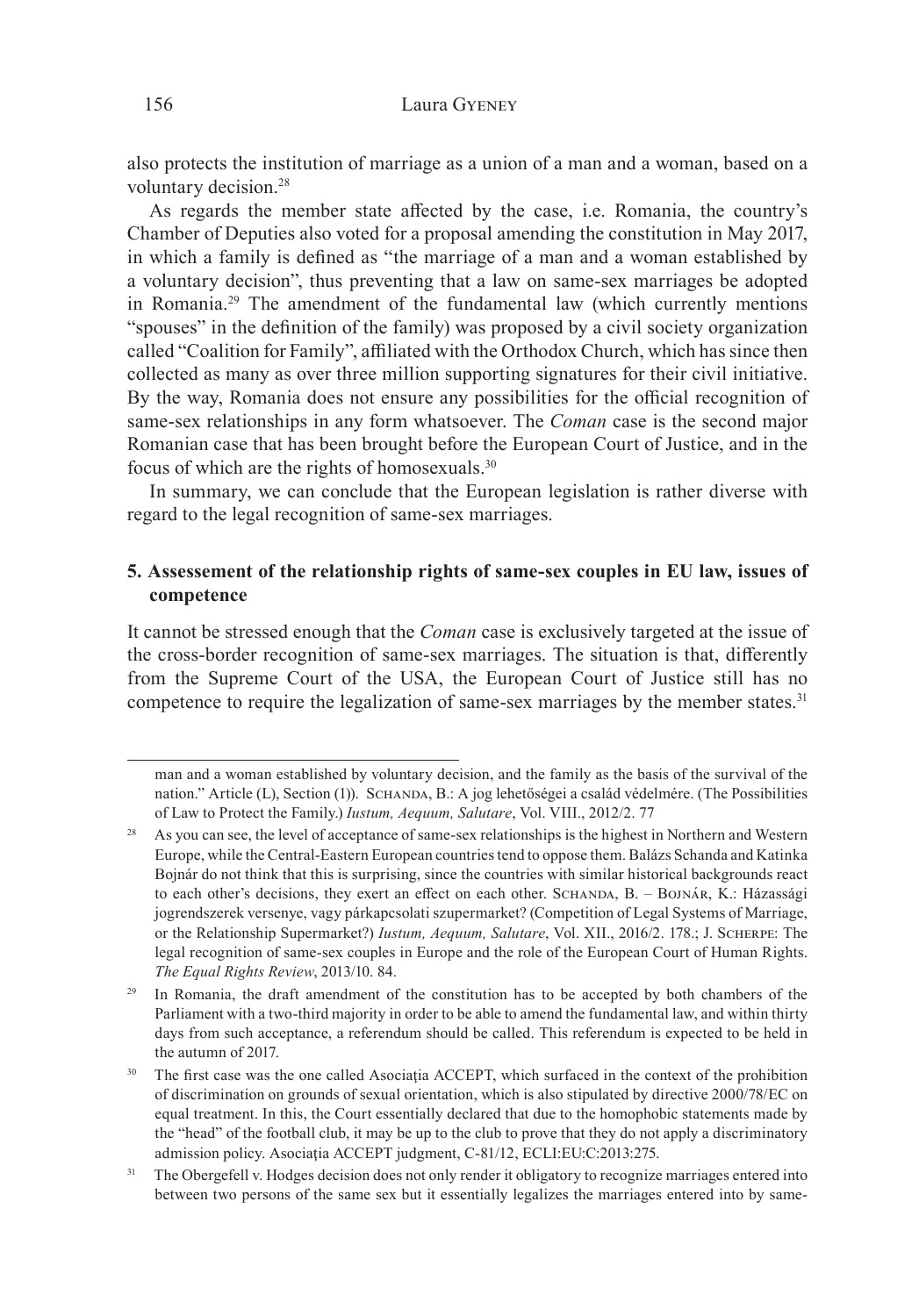According to the current status of the EU law, family law issues are to be deemed as ones that traditionally belong to the competence of the member states. Thus, in the case of *purely internal situations*, the member states make their own decisions on any issues concerning family law. This is fully understandable, as this is a very sensitive area that reflects the social and cultural values of a state, where the member states wish to maintain their regulatory competences. The sensitive nature of the issue is indicated by the fact that not even the Lisbon Treaty has brought about any major changes in the EUlevel harmonization of family law.32 In light of the above, it is not at all surprising that the *Treaty* approved in the last century and the related *secondary law* rest on the basis of a conservative family model, in the center of which you can find the institution of heterosexual marriage.33 In this respect, the draft proposal consolidating the system of free movement<sup>34</sup> and the Free Movement Directive approved on this basis and serving as the subject for preliminary decision-making have not brought about any major changes either.<sup>35</sup> Same-sex couples, despite the above-described proposal of the  $EP<sup>36</sup>$ , have remained invisible, maintaining by this the uncertainties of the earlier system, including the freedom of the member states to make decisions on the interpretation of

sex couples. It should be noted here that it was right after this decision adopted in the States that the European Court of Human Rights adopted a decision of a similar subject in the Oliari and others v. Italy case, to be discussed later (appl. no. 18766/11, 36030/11, July 21, 2015), in which the European Court of Human Rights only renders the minimum level of protection in the state recognition of relationships. Renáta Uitz thinks that the European Court of Human Rights obviously does not even wish to revisit the issue of gay marriages under Article 12 of the Convention, as in this part, it did not deem the motion acceptable. Uitz, R.: Egy lépéssel lejjebb, egy lépéssel feljebb. (One Step Lower, One Step Higher.) *Fundamentum,* 2015/4. 85.; furthermore, Balázs Schanda and Katinka Bojnár emphasize that the parties argued in vain that an increasing number of states opens the possibility for same-sex couples to get married, and although the Court quotes the position taken by the US Supreme Court, it did not think that this was an example to follow, confirming by this its earlier jurisprudence. SCHANDA–BOJNÁR op. cit. 180.

<sup>&</sup>lt;sup>32</sup> Although Section (3), Article 81 of the Treaty on the Functioning of the European Union creates a legal basis for the acceptance of measures aimed at family law issues with cross border implications, in the framework of the judicial cooperation in civil matters, the resistance of the member states in this respect is well reflected by the fact that the requirements of unanimity and the consultation procedure for decision-making have remained unchanged in family law issues. This basically gives a veto right to the member states against those EU proposals affecting family law which the member states deem incompatible with the values of the member state in question.

<sup>&</sup>lt;sup>33</sup> The family as a social unit is organized on a patriarchal basis, where the man is the breadwinner, the woman manages the household, and their relationship is based on a heterosexual marriage. E. C. di Torella – A. Masselot: Under construction: EU family law. *European Law Review,* Vol. 29., 2004/1. 39.

<sup>34</sup> COM (2001) 257.

<sup>&</sup>lt;sup>35</sup> This is understandable, with regard to the fact that the institution was accepted as late as in 2001 even in Holland, which was the first EU member state to accept gay marriage.

<sup>&</sup>lt;sup>36</sup> From the part of the European Parliament, those endeavors which aim to shift EU law from this traditional status continue to be present. This is reflected by the recently accepted report of Lunacek as well, which, although has no legally binding force, requests the Commission to make proposals for the mutual recognition of the effects of all civil status documents across the EU, including registered partnerships, marriages and legal gender recognition, in order to reduce discriminatory legal and administrative barriers for citizens and their families who exercise their right to free movement.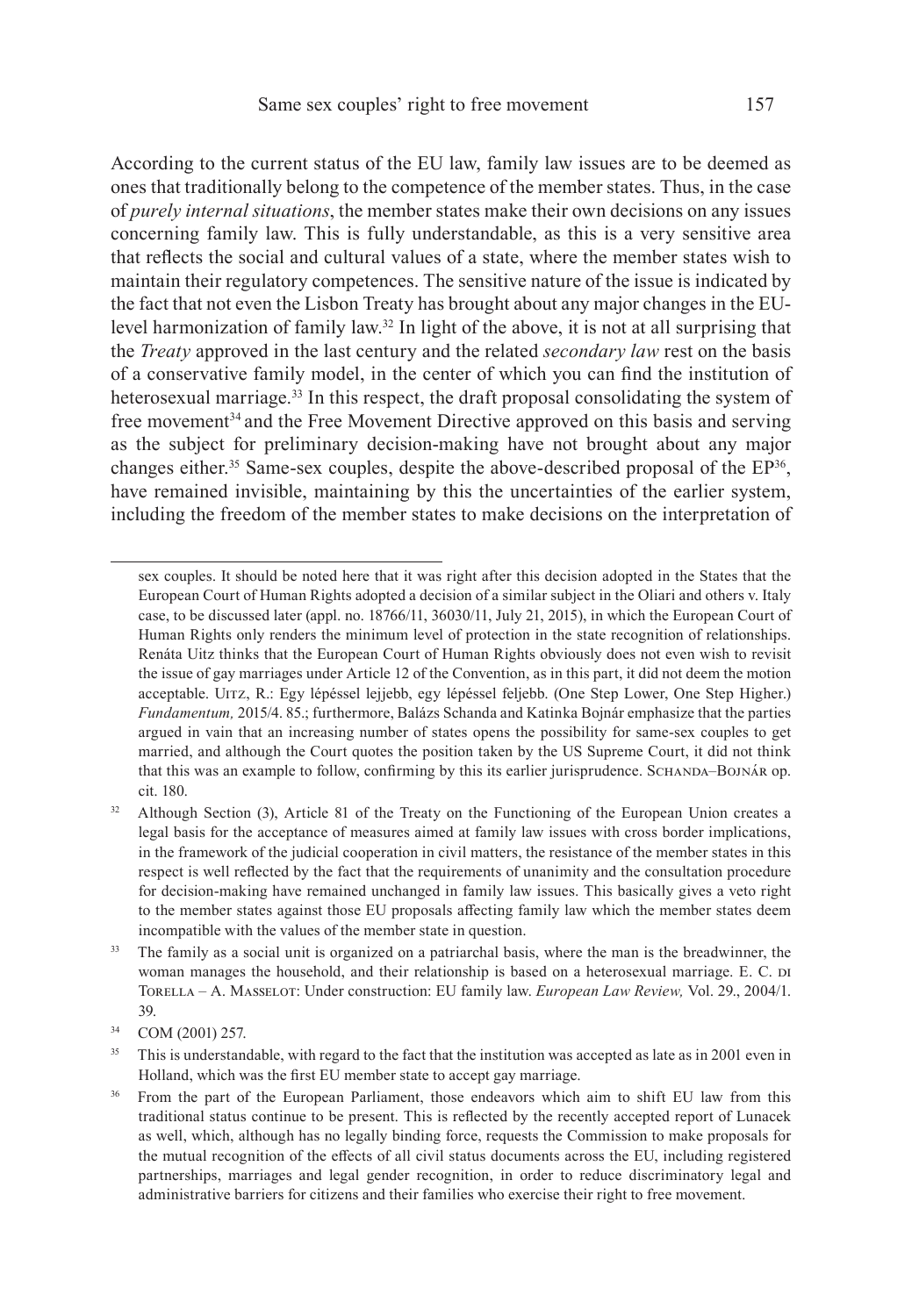### 158 Laura Gyeney

the concept of a spouse37. Exactly because of the above, in the case of the new Brussels II Regulation on matrimonial matters and the matters of parental responsibility $38$ , legal literature was uniform for a long time in that it is only the form of monogamous cohabitation of opposite-sex couples that should be understood by the concept of marriage within the scope of the regulation, while the marriage of same-sex couples is not within the scope of the regulation. However, this interpretation is by far not so unambiguous today<sup>39</sup>. The effect of the Rome III Regulation related to divorce cases<sup>40</sup> clearly extends to same-sex marriages as well.

As regards the *Court*, we can also state that its case law preceding the turn of the millennium was for a long time based on the approach of traditional, heterosexual marriage, which, as a general rule, excluded the relationships operating in another form from the protection provided by the EU law. A good example for this is the statement made by the Court regarding the case *D. and Sweden v. the Council of Europe*, according to which the most generally accepted definition in the law of the member states is that "the term marriage means a union between two persons of the opposite sex"<sup>41</sup>. In the specific case, the Court found that those who live in a marriage and those who are registered partners are not comparable, this is why in their case, we can't talk of discrimination either.

After the millennium, however, the Court' case law that directly examined the relationship rights of same-sex couples and the issues of discrimination based on sexual orientation brought a kind of turn, for example the decisions adopted by the

It is here that we should make mention of the guidance on the better transposition of the Free Movement Directive, which already suggests that in the application of the directive, in principle, all marriages that have been validly entered into anywhere in the world should be recognized for the purpose of the application of the Directive. In the case of forced marriages and polygamous marriages, however, it emphasizes that the member states are not obliged to recognize these marriages if this goes against their own systems of law, COM (2009) 313.

<sup>38</sup> Council Regulation 2201/2003/EC (November 27, 2003) concerning jurisdiction and the recognition and enforcement of judgments in matrimonial matters and the matters of parental responsibility, repealing Regulation (EC) No 1347/2000, OJ L 338, 23.12.2003, p. 1

<sup>&</sup>lt;sup>39</sup> WOPERA, Zs.: Az európai uniós családjog érvényesülésének kritikus pontjai. (The Critical Points of the Enforcement of EU Family Law.) *Családi Jog*, Vol. 11., No. (3), 2013. 42.; Molnár, S.: Az uniós jog és jövője a házasság és más típusú együttélések témájában. (EU Law and its Future with regard to Marriage and Other Types of Cohabitation.) *Iustum, Aequum, Salutare*, Vol. X., 2014/4. 143.

<sup>40</sup> Council Regulation 1259/2010/EU (December 20, 2010) implementing enhanced cooperation in the area of the law applicable to divorce and legal separation (OJ L 343, 29. 12. 2010, p. 10.)

<sup>41</sup> D. and Sweden v. Council of Europe judgment, C-122/99 and C-125/99, ECLI:EU:C:2001:304. p. 34. In the case in question, a Swedish official working for the European Union and living in a registered partnership recognized by Swedish law applied for a family allowance, a so-called household allowance, similarly to married couples. However, his application was refused, with regard to the fact that he did not live in a marriage but in a registered partnership with a same-sex person. According to the decision adopted by the Court, the grounds for providing these allowances is a relationship that takes the form of a marriage, so the decision does not violate the provisions set out in Article 141 of the Treaty, which is on the equal pay for men and women (currently Article 157 of the Treaty on the Functioning of the European Union), as it is not the gender of the applicant but only the nature of their relationship that has governing effect. However, in the case in question, the nature of such tie was logically determined by the sexual orientation of the applicant.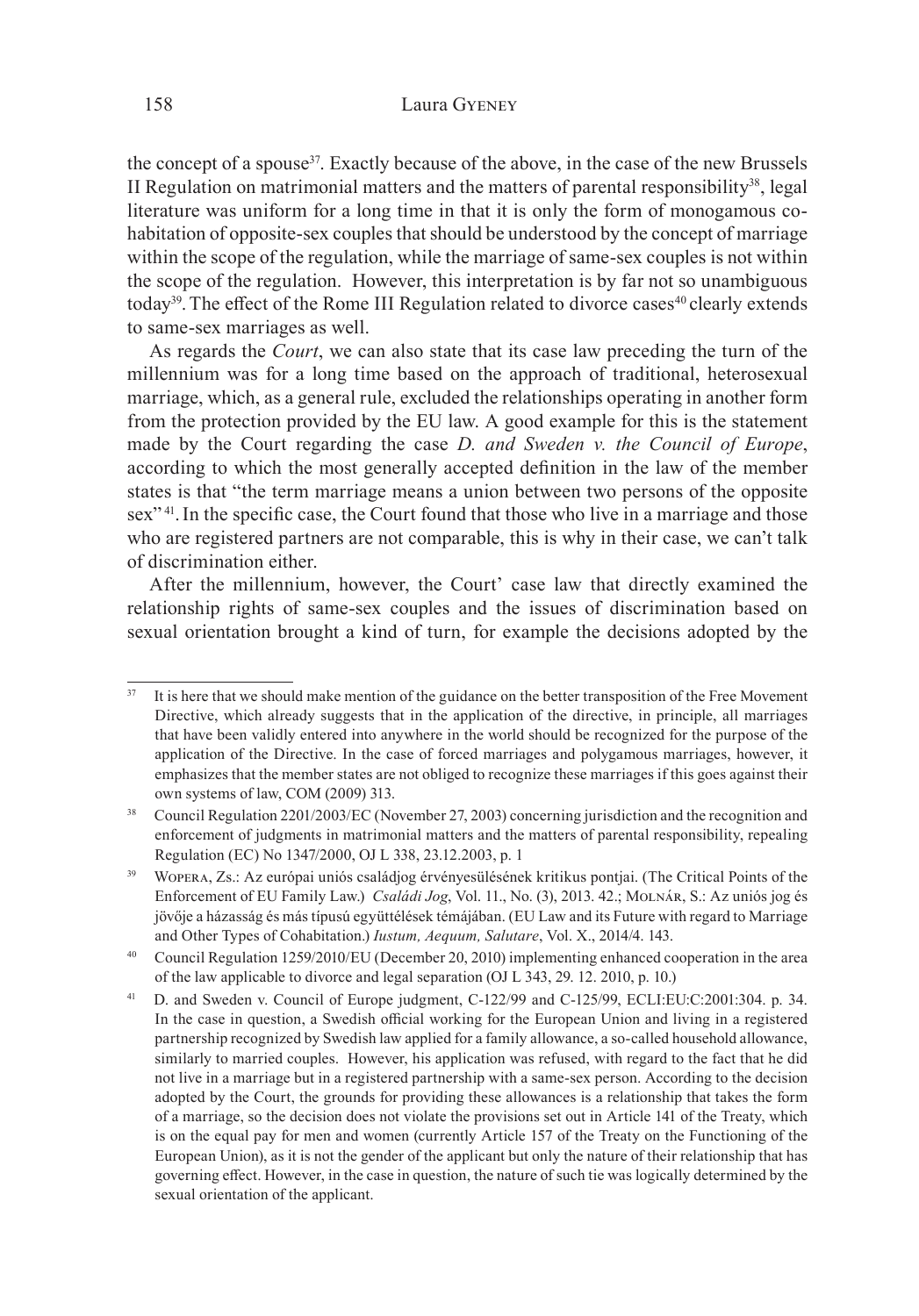European Court of Justice in the *Maruko*<sup>42</sup> and *Römer*43 cases. In the cases in question, the Court interpreted Council Directive 2000/78/EC establishing a general framework for equal treatment in employment and occupation<sup>44</sup>, which, contrary to the earlier laws, expressly *mentions the prohibition of discrimination on the grounds of sexual orientation*.

Thus, according to the above decisions of the Court, the *concept of direct discrimination on the grounds of sexual orientation* could be applied. In this, it meant significant support that the Court, different from the earlier cases, did *not* require *general assessment of comparability* any more but merely that the two institutions, i.e. marriage and registered partnership should be comparable with regard to the application for *specific allowances*<sup>45</sup>. However, it should be stressed that in the reasoning of its judgment, the Court specifically declared that the legislation on the family status and the allowances based on the latter *belong to the competence of the member states on the basis of the current status of the EU law*, and the EU law does not violate this competence of the member states. 46

The twist in the jurisprudence of the European Court of Justice based on sexual orientation was further strengthened by the entry into force of the Lisbon Treaty. On the one hand, it incorporated a new article (Article 10) in the Treaty on the Functioning of the European Union, pursuant to which "in defining and implementing its policies and activities, the Union shall aim to combat discrimination based on sex, racial or ethnic origin, religion or belief, disability, age or sexual orientation." 47 On the other hand, it gave binding effect to the Charter of Fundamental Rights of the European Union, according to Section (1), Article 21 of which all kinds of discrimination based on sexual orientation are prohibited. The changed direction is well indicated by the Court's highly practical and dynamic judgment in the *W. v European Commission*  case48 aimed at the interpretation of the EU Staff Regulation, from which it becomes

<sup>42</sup> Maruko judgment, C-267/06, ECLI:EU:C:2008:179.

<sup>43</sup> Römer judgment, C-147/08, ECLI:EU:C:2011:286.

<sup>&</sup>lt;sup>44</sup> Council Directive 2000/78/EC of 27 November, 2000 establishing a general framework for equal treatment in employment and occupation, OJ L 303, 2. 12. 2000, pp. 16–22. In the focus of the cases in question, there were such allowances provided in the scope of occupation under the effect of the Equal Treatment Directive which were refused to be provided to the homosexual persons living in a registered partnership of this case, as opposed to the heterosexual couples living in marriages.

<sup>&</sup>lt;sup>45</sup> The above decision of the Court, however, was strongly criticized, first of all because the Court left it to the member state court to define whether a spouse and a registered partner are in a comparable position with regard to the above-mentioned benefits. Toggenburg thinks that the judgment is only revolutionary at first sight, exactly because of this. G. TOBBENBURG: GBT go to Luxembourg: Lesbian, Gay, Bisexual and Transgender Rights before the European Court of Justice. *European Law Reporter,* Vol. 5., 2008. 174.

<sup>&</sup>lt;sup>46</sup> Maruko judgment, Points 58-60, Römer judgment, Point 38, Hay judgment, Point 26. However, in Point 59 of the Maruko judgment, the Court also points it out that in exercising this competence, the member states are obliged to respect Community law, among others, the provisions on the principle of nondiscrimination.

<sup>&</sup>lt;sup>47</sup> Article 10 of the Treaty on the Functioning of the European Union.

<sup>&</sup>lt;sup>48</sup> Thus, in the focus of the W. v. European Commission case, there was a Belgian-Moroccan double citizen living in a registered relationship, who complained of the decision in which the Commission refused to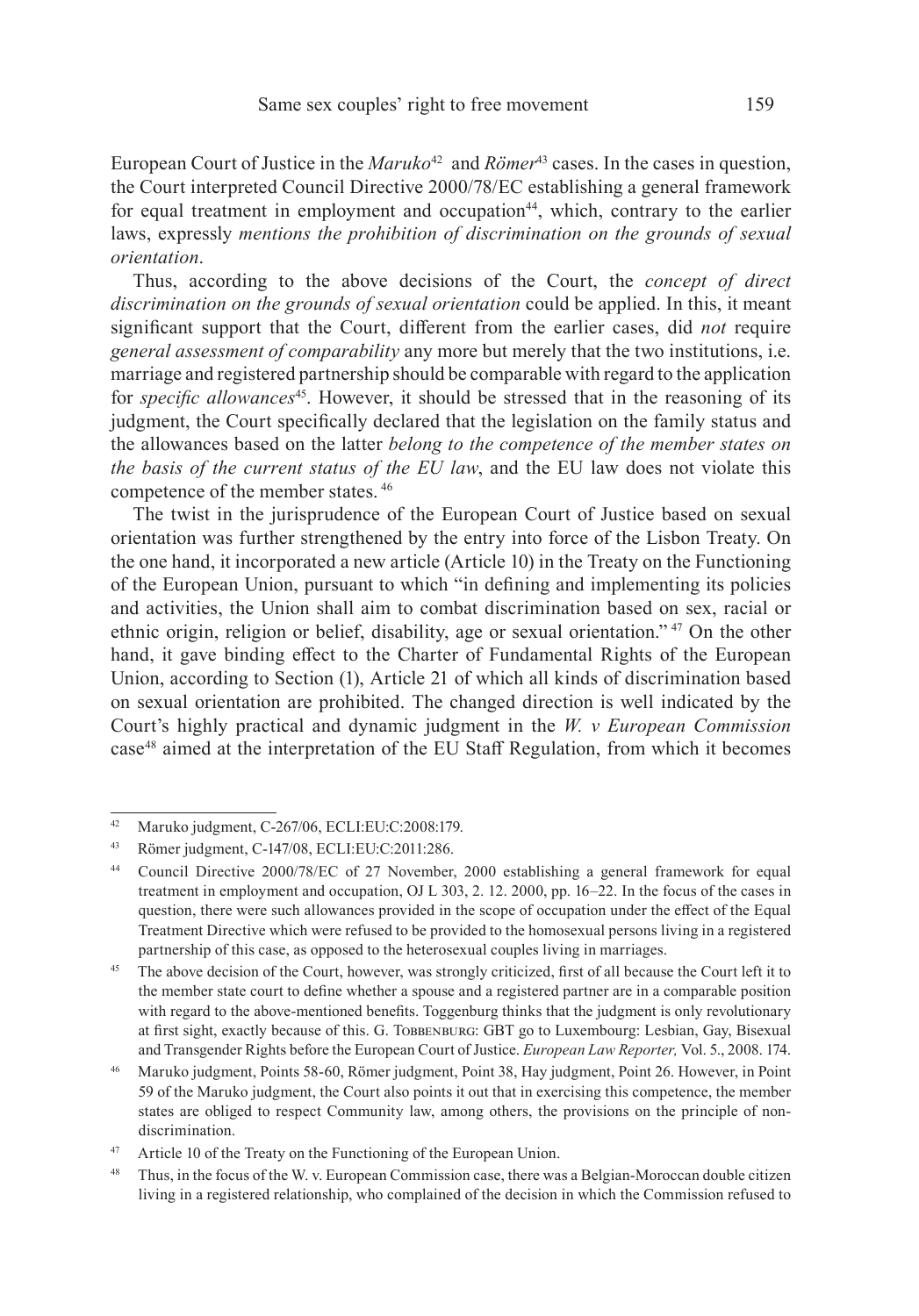clear that the Court does not only rely on the word for word interpretation of the Regulation any more but it also pays due attention to the underlying considerations. 49 The *Hay* case<sup>50</sup> also deserves mention, the subject of which is the same as those of the *Maruko and Römer* cases but in which the Court already *conducted* the comparative analysis required for registered partnerships and marriages *by itself*<sup>51</sup>, differently from the previous cases. This determined stance from the part of the Court definitely does signify something, according to Bell and Selanec<sup>52</sup>. Tryfonidou is of a similar opinion, as the Court's latest decisions, which already focus on individual rights, including the above-quoted ACCEPT and *X, Y and Z v Minister voor Immigratie en Asiel* ("*XYZ*") cases<sup>53</sup>, also point towards the Court's changed policy.<sup>54</sup>

# **6. The future interpretation of the concept of spouse by the Court**

Based on the above, we can see that the Court is not in an easy situation in answering the question whether the concept of spouse as defined in the Free Movement Directive

- 49 S. O'Leary: Applying principles of EU social and employment law and EU staff cases. *European Law Review,* vol. 36., issue 6. 2011. 777.
- <sup>50</sup> F. Hay, who was living in a registered relationship with his same-sex partner, was denied some benefits that were provided to employees on the basis of a collective agreement, with the justification that these benefits are only due if a marriage is entered into. In this decision, the Court, basically overriding the D. and Sweden v. the Council of Europe case, declared that "The difference in treatment based on the employees' marital status and not expressly on their sexual orientation is still direct discrimination because only persons of different sexes may marry and homosexual employees are therefore unable to meet the condition required for obtaining the benefit claimed.", Hay judgment, Point 44.
- <sup>51</sup> The situation was that in its request, the French court that referred the case clearly pointed it out that those couples who live in a registered partnership with their same-sex partners are not comparable to married couples. As a response to this, the Court made it clear that those same-sex couples who live in registered partnerships are in fact in a similar position to those couples who enter into a marriage, with regard to the provision of the benefits in question, considering that at the time of the main proceeding, entering into a marriage was only allowed by the French regulations to opposite-sex couples, so they were not allowed to get married.
- $52$  In their view, when the enforcement of the principle of equal treatment is jeopardized with regard to an EU act, the Court will not delay to defend them, not even in an area that traditionally belongs to the competence of the member states. C. BELL – N.B. SELANEC: Who is a "Spouse" under the Citizens' Rights Directive? The Prospect of Mutual Recognition of Same-Sex Marriages in the EU. *European Law Review*, Vol. 5., 2016. 661–662.
- 53 X, Y, Z joined cases, C199/12–C201/12**,** ECLI:EU:C:2013:720.
- TRYFONIDOU (2015b) op. cit. 221.

provide the household benefits to him. The Commission argued that according to the Staff Regulations, those officials will be entitled to receive support who live in a marriage, as long as this is allowed by the member state in question. The situation is that the Commission thought that their relationship was not in line with the criterion set out in the Staff Regulations, as in Belgium, they have the possibility to enter into a lawful marriage. In its decision, the Court found that this rights proves to be theoretical and illusory if the concept of "the possibility of entering into a lawful marriage in one of the member states" is interpreted exclusively by formal criteria, so when it is examined, it cannot be treated separately from the statutory regulations of the other member state to which the situation in question is closely related due to the citizenship of the persons concerned and which declare the actions between homosexual persons punishable. W. v. European Commission judgment, F-86/09, ECLI:EU:F:2010:125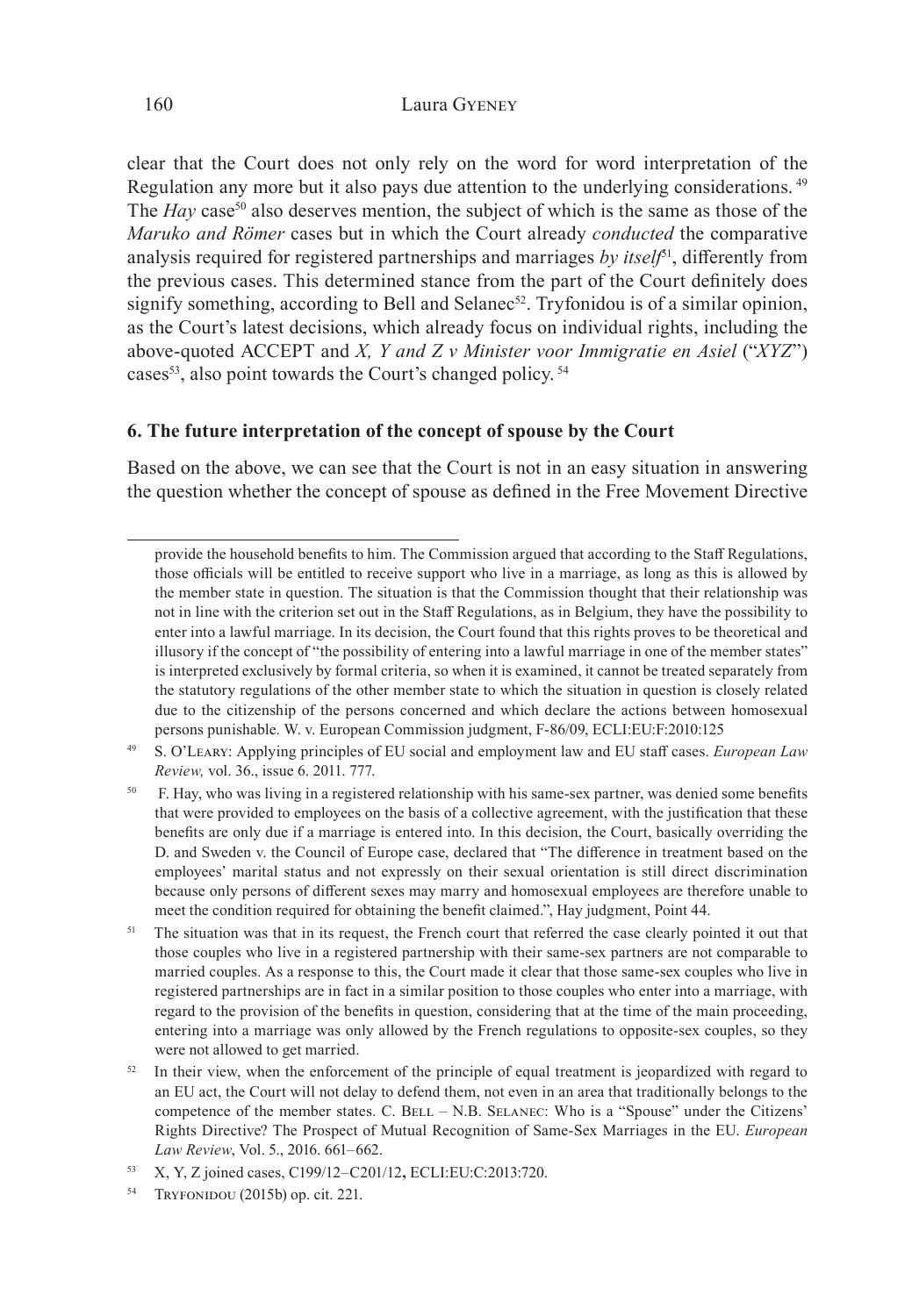should be interpreted as one that also extends to the marriage of same-sex couples, basically requiring the member states to ensure the settlement of such couples for family reunification purposes, including those states which otherwise do not allow homosexual couples to get married. This is understandable because the issue of samesex marriages raises serious moral, legal and social philosophical questions<sup>55</sup>, which strongly divide public opinion and also, the member states themselves. The argument most frequently voiced by those who oppose the recognition of same-sex marriages is that recognizing these marriages in this way would gravely damage European social norms (*race to the bottom*) 56. Those who promote the issue of same-sex marriages, on the other hand, refer to some mutually agreed and stipulated human rights and those 'beyond' them<sup>57</sup>, which have been confirmed by the above mentioned decision on the *Obergefell v. Hodges* case adopted by the Supreme Court of the USA.

Thus, as regards answering the question, there is *quite a number of legitimate interests in conflict with each other*, which have so far made both those applying the laws and the legislators cautious. This is best demonstrated by the fact that the Court, in its jurisprudence related to same-sex relationships, has always paid attention to the legislation of the EU and the level of legal development achieved there<sup>58</sup>, as a kind of response to those *concerns about democratic deficit* according to which a determined stance taken by the Court on the above issue would essentially take away the right of the member state to decide in this important area. All this also holds true for the draft EU laws, in which regard the more conservative decisions of the Court are eagerly referred<sup>59</sup>

In the following chapters, I am trying to explain those considerations which will presumably influence the Court in its decision-making on the basis of three topics, i.e. the fundamental right to free movement, the legal principle of equal treatment, as well as the enforcement of the EU requirement concerning the respect for family life as stipulated in Article 7 of the European Charter of Fundamental Rights.

<sup>&</sup>lt;sup>55</sup> KIRÁLY op. cit. 79.

<sup>&</sup>lt;sup>56</sup> On the extent to which reforms that are implemented in one member state increase the willingness to pass similar legislation in the other state, see in more detail SCHANDA–BOJNÁR op. cit.

<sup>57</sup> So Kochenov quotes the Right to Love in his article [Kochenov (2013) op. cit].

<sup>&</sup>lt;sup>58</sup> Thus, in the Court's judgment on the D. and Sweden v. the Council of Europe, on the issue of treating a relationship as equivalent to a marriage, the decision was basically assigned to the legislator when it said that "Only the legislature can, where appropriate, adopt measures to alter that situation", point 38 of the judgment.

<sup>&</sup>lt;sup>59</sup> As a kind of vicious circle, the Commission proposed to the Council and the Parliament during the definition of the concept of "spouse" in the Free Movement Directive that they should restrict this concept exclusively to opposite-sex couples, by taking the Court's judgment on the D v. Council of Europe case into account. In some views, the reference to the above decision of the Court may act as a kind of justification for the legislator's conservativism, which may, however, lead to even more cautious judicial decisions in the future. H. Toner: *Partnership Rights, Free Movement, and EU Law.* Hart Publishing, 2004. 264.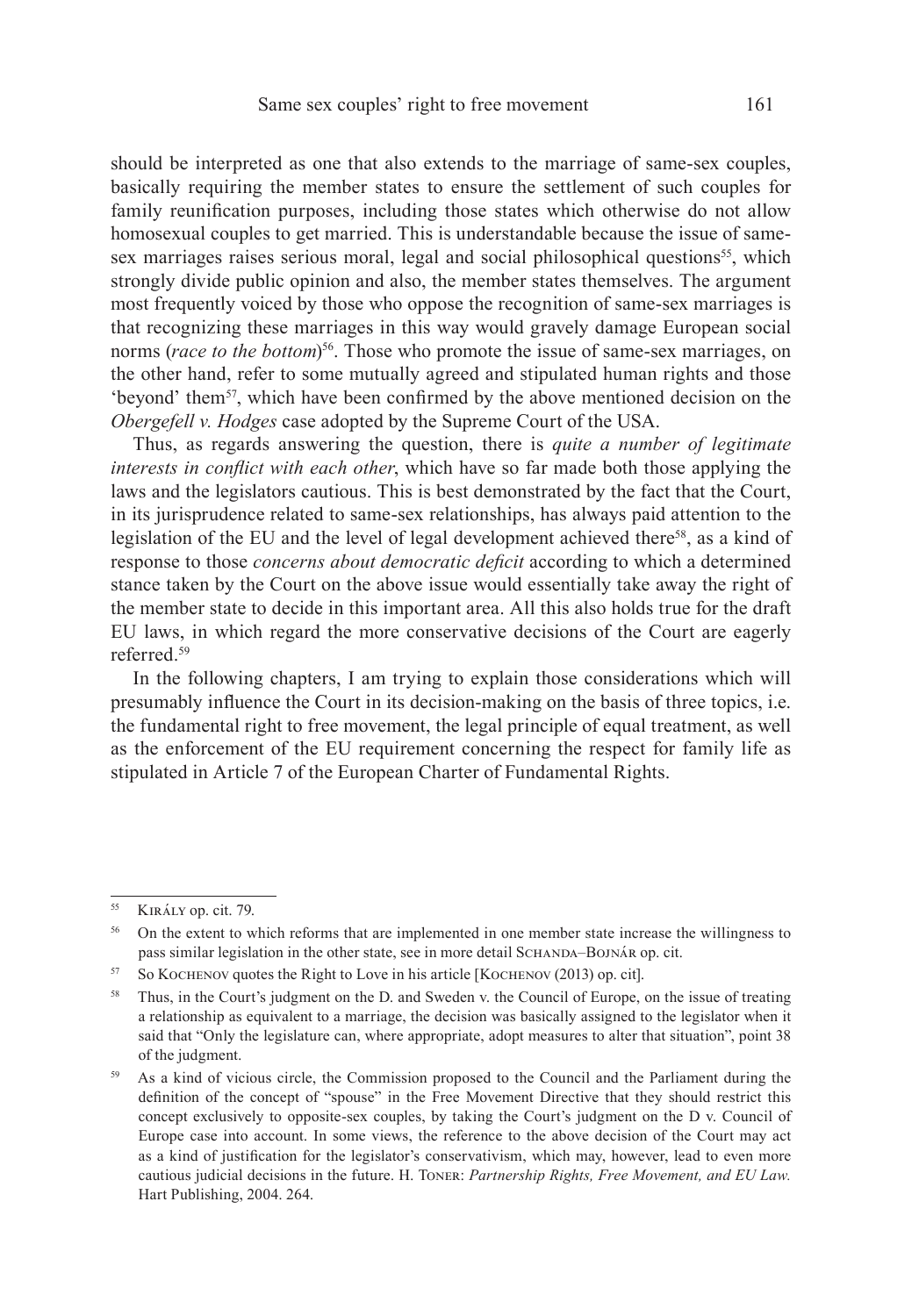# 6.1. The exercise of the right to free movement

There is basically agreement among the representatives of legal literature in that in lack of the recognition of a marriage entered into in one of the member states by the other member states, it is essentially the principle of the host member state that will prevail. The situation is that the refusal by the host member state to recognize a marriage that was validly entered into may also breach the right to free movement guaranteed by the provisions set out in Article 21 of the TFEU60. If one starts out from purely practical considerations, it is really hard to think that an EU citizen who entered into a lawful marriage in one of the member states would be ready to move to another member state to which he cannot be accompanied or later joined by his or her partner. Essentially, the situation is the same when the spouse may obtain a legitimate right to reside in the territory of the member state on his or her own right, however, the marriage itself and the legal consequences thereof are not recognized by the member state in question. The problem is that this may result in serious legal disadvantages in many areas, including taxation, social benefits, property law, as well as inheritance law<sup>61</sup>. However, we must keep in mind that one of the key considerations underlying the residence rights provided to third country nationals is *to faciliate the exercise of free movement rights conferred on EU citizens*. Thus, the very fact that an EU citizen may not be certain of whether their spouse will be allowed to follow them to the country of destination, and if they are, whether they will in fact be regarded as a married couple, may in itself have a deterrent effect on exercising the right to free movement. With a view to supporting the above ideas, some commentators<sup>62</sup> draw parallels between the group of case related to family status studied in this paper and some of the Court's case law *regarding the use of surnames* (*Garcia Avello, Grunkin Paul* decisions) 63.

The situation is that in these decisions, it was established by the European Court of Justice that the refusal by the host member state to register surnames according to the practice applied by the country of origin qualifies as a kind of measure aimed at preventing free movement, with regard to the fact that the discrepancy in surnames is liable to cause serious inconvenience for those concerned at both professional and private levels64. These representatives of legal literature think that the rejection of family status may cause even more significant inconveniences, which in this way

 $60$  Tryfonidou (2015b) op. cit. 222–229.;, K. LENAERTS: Federalism and the Rule of Law: Perspectives from the European Court of Justice. *Fordham International Law Journal,* Vol. 33., Issue 5., 2011. 1355– 1360.; Bell–Selanec op. cit. 679.

 $61$  Tryfonidou (2015b) op. cit. 225.

 $62$  G. BIAGIONI: On Recognition of Foreign Same-Sex Marriages and Partnerships. In: D. GALLO – L. PALADINI –P. PUSTORINO (eds.): *Same-Sex Couples before National, Supranational and International Jurisdictions*. Springer, 2014. 376.; BELL-SELANEC op. cit. 674.

<sup>63</sup> Garcia Avello judgment, C-148/02, ECLI:EU:C:2003:539; Grunkin Paul judgment, C-353/06, CLI:EU:C:2008:559.

<sup>&</sup>lt;sup>64</sup> What is more, they could not even be justified with regard to the immutability of surnames as one of the principles that establish social order and with reference to making public administration simpler (Garcia Avello judgment, Point 36 and 42, as well as Grunkin Paul judgment, Point 36).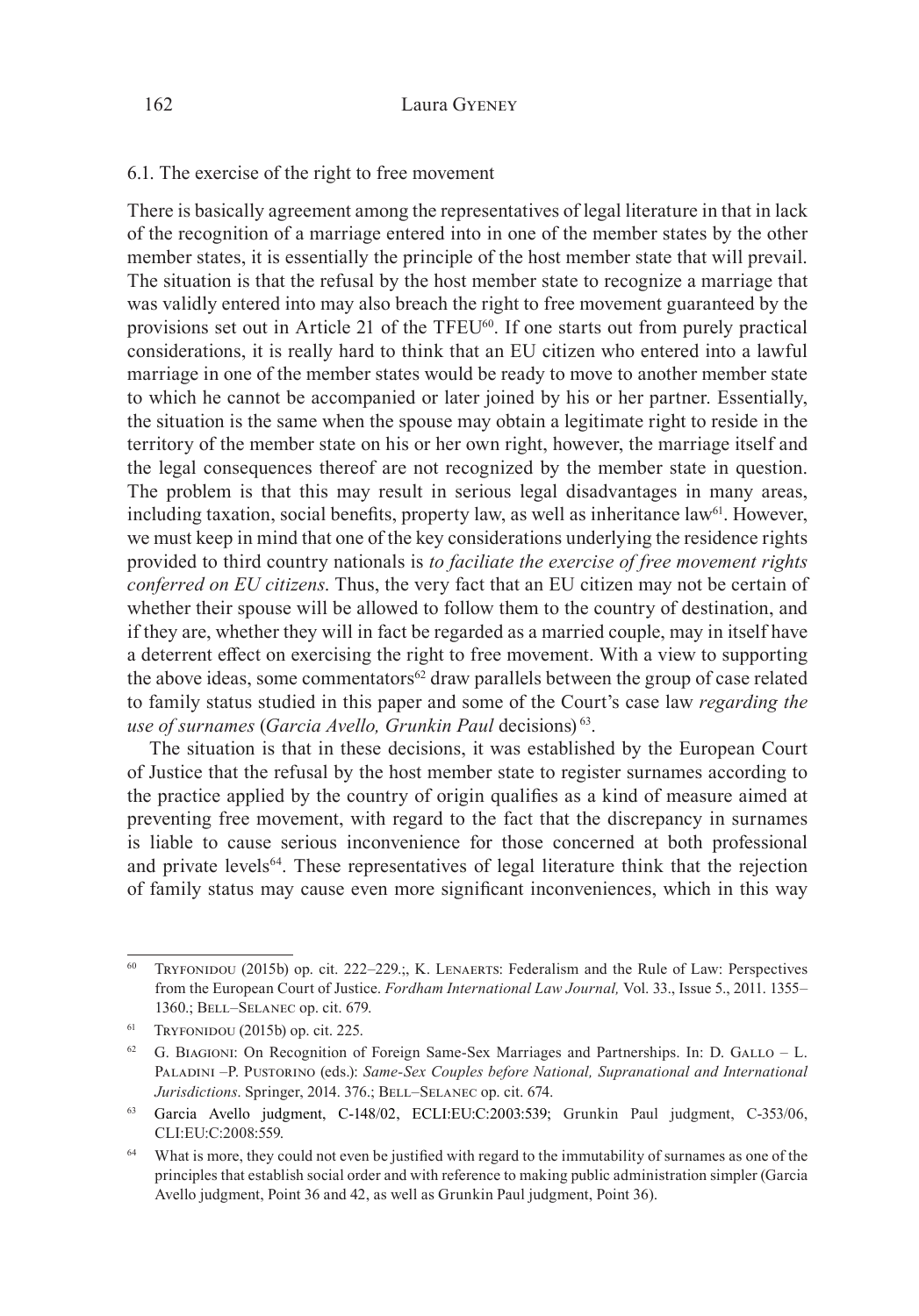undoubtedly has a deterrent effect on free movement, and it breaches the law exactly because of this. 65

However, as it is commonly known, the measures restricting free movement do not always conflict with EU law, on condition that the member state in question can provide a legitimate reason by which these restrictions may be justified. In the scope of refusing to recognize marriages, the following *qualify as such legitimate goals: the protection of public morality*66, *the family, or traditional marriages* in the territory of the member state in question. If some of the commentators used the above parallelism, the Sayn-Wittgenstein and Vardyn decisions<sup>67</sup>, which are related to the use of names, are definitely to be mentioned at this point. In the former case, the Court accepted the reference of the member state to public policy and the principle of equality before the law as *a justification*, what is more, it stipulated that "Those specific circumstances which may justify *recourse to the concept of public policy,* may *vary from one country to another and from one period to another*. This is why "the competent national authorities must be allowed a margin of discretion within the limits imposed by the Treaty" 68.The same holds true for the Vardyn case, where the member state restriction was accepted with reference to the protection of the national language, with special regard to Section (2), Article 4 of the Treaty on European Union, which says that "the Union shall respect the national identities of member states, inclusive of the protection of the official national language of the states."<sup>69</sup>

Similarly to the protection of the national language, Section (2), Article 4 of the Treaty on European Union has special significance for the member state protection of the institution of marriage as well, as it declares that "The Union shall respect the equality of Member States before the Treaties as well as their national identities, inherent in their fundamental structures, political and constitutional.  $[...]$ <sup>70</sup> The situation is that the definition of the concept of marriage by the member state is undoubtedly the expression of the *national identity*. Some member states, as mentioned above, ensure *the institutional protection of traditional marriages* in their national fundamental laws, for this very reason, stipulating it on the highest constitutional level that a marriage means a tie between a man and a woman in each and every case.<sup>71</sup> What is more, a high number of member states accepted the above constitutional amendments following the call of a national referendum, ensuring by this full legitimacy to adapting the constitutional legal system to the national religious and cultural identity. 72

<sup>68</sup> Sayn-Wittgenstein judgment, Points 87–88.

<sup>65</sup>Biagoni op. cit. 376–377.

<sup>66</sup> However, some authors point it out that public morality as grounds for exemption is not listed in the legal documents on the free movement of persons, unlike in the documents on the free movement of goods. See Kochenov (2015a) op. cit. 15.

<sup>67</sup> Malgožata Runevič-Vardyn judgment, C-391/09, ECLI:EU:C:2011:291, Sayn-Wittgenstein judgment, C-208/09 ECLI:EU:C:2010:806.

<sup>69</sup> Vardyn judgment, Points 85-86

<sup>70</sup> Section (2), Article 4 of the Treaty on European Union.

 $71$  Similarly to Hungary, Bulgaria and Poland are also in the ranks of such countries.

<sup>72</sup> So, for example, Slovakia called a referendum in protection of the family.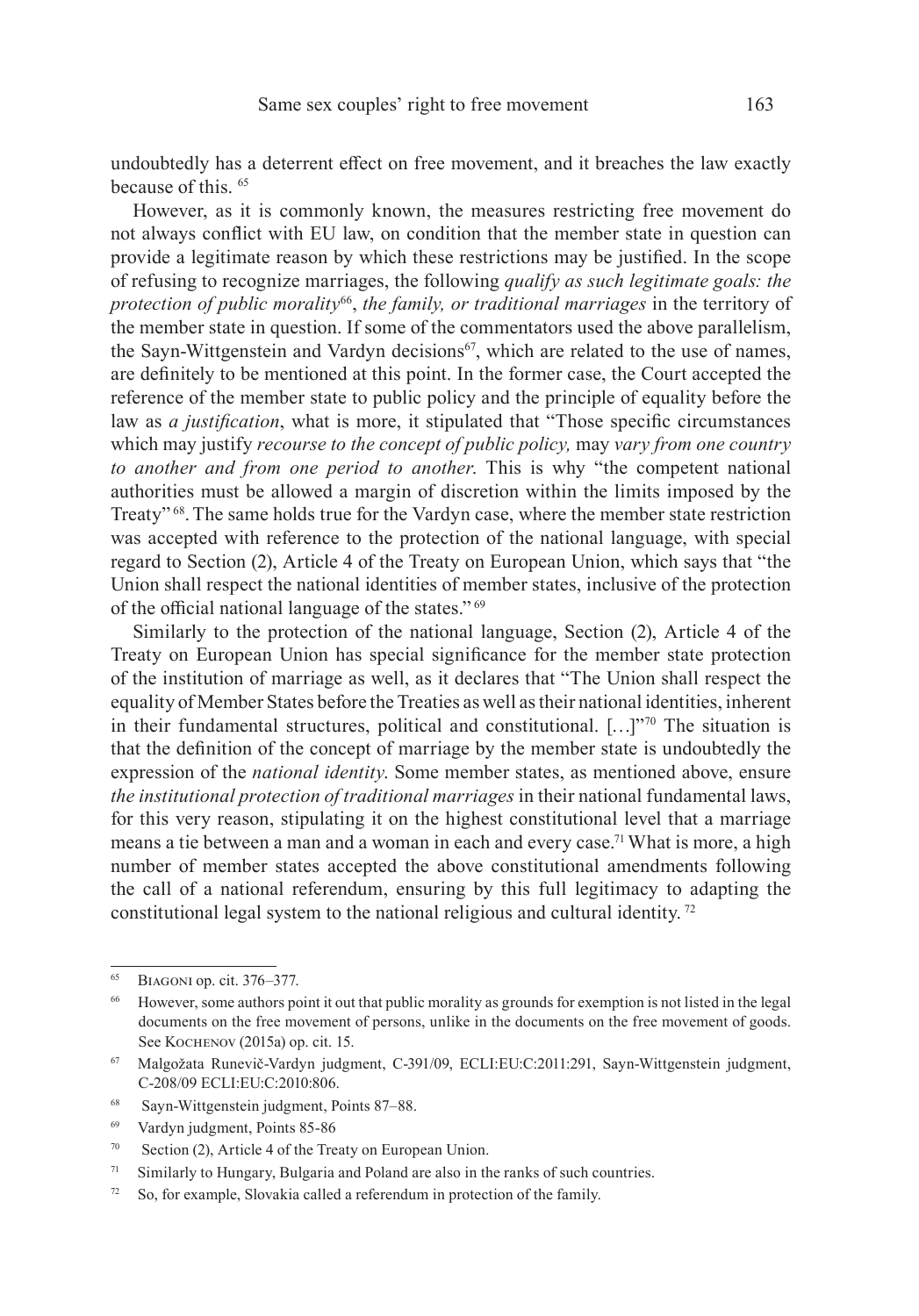### 164 Laura Gyeney

The above is confirmed by Article 10 of the Charter too, pursuant to which EU citizens are entitled to express their religious views in a collective form, furthermore, by Article 3 of the Treaty on European Union and Article 167 of the Treaty on the Functioning of the European Union, which stipulate that the Union shall respect cultural diversity73. The protection of the concept of c*ultural diversity* is also present in the jurisprudence of the European Court of Human Rights. In the justification of the *Vallianatos* case of the Strasbourg forum, the Court specifically acknowledged that "the protection of the family in the traditional sense is, in principle, a weighty and legitimate reason which might justify a difference in treatment "74, while in the abovementioned *Oliari* case, it said that "the national authorities, who are best placed to assess and respond to the needs of society ", so they have *wide discretionary powers* to enforce the interests of their communities.75

This means that pursuant to the EU law, the member states should be provided *a margin of discretion* when they wish to restrict the enforcement of one of the fundamental freedom, in this case, that of the right to free movement, with reference to *their national traditions*. For this, it is not even necessary for a restrictive measure issued by the authorities of one of the member states to correspond to a conception shared by all Member States with regard to the protection of the interest in question, including the moral, religious or cultural considerations shared by all the member states.<sup>76</sup> However, it should be noted that pursuant to Article 27 of the above-discussed

Article 3, Treaty on European Union: "The Union shall respect its rich cultural and linguistic diversity, and shall ensure that Europe's cultural heritage is safeguarded and enhanced.", Article 167 of the Treaty on the Functioning of the European Union: "The Union shall contribute to the flowering of the cultures of the Member States, while respecting their national and regional diversity and at the same time bringing the common cultural heritage to the fore."

<sup>74</sup> Vallianatos and others v Greece, Appl. no. 29381/09, 32684/09, Judgment of 7 November, 2013, Point 83. In the Vallianatos case, the European Court of Human Rights examined the compatibility of the Greek regulation that excludes same-sex couples from registered partnerships with the Convention. In relation to this, the Court established that with regard to the claim for the legal recognition and protection of their relationship, the applicant same-sex couple is in a comparable situation with the opposite-sex couples and that the law constitute unequal treatment on grounds of sexual orientation. The Court found that the protection of families in the traditional sense of the word, as well as of children born out of wedlock can be a strong and legitimate reason to apply a different treatment, however, in this specific case, it decided that Greece had not supported the exclusion of same-sex couples from the effect of the regulation with a duly convincing, objective and reasonable justification.

<sup>75</sup> Oliari and others v Italy, Appl. no. 18766/ 11 and 36030/11, Judgment of 21 July, 2015, Point 191. In the Oliari case, three homosexual couples who have been living in a partnership for several years turned to the European Court of Human Rights, since no recognition whatsoever was given to their relationship by Italian law. The Italian state referred to the discretion that the member states are given, underlining that it is the member states that are in the best position for assessing the sentiments of their communities. This was not disputed by the European Court of Human Rights but it still judged, in the case in question, that the Italian state was not able to show off any such community interest which may compete with the momentous interests of those who filed the motions. Thus, it declared that the lack of a formal state recognition, including the uncertain legal situation of homosexual couples in Italy violates the provisions set out in the Convention, more precisely, Article 8, which ensures respect for private and family life.

<sup>76</sup> Omega Spielhallen judgment, C-36/02, ECLI:EU:C:2004:614, Point 37. According to the Court's jurisprudence, however, the concept of "public policy" should always be understood strictly in the EU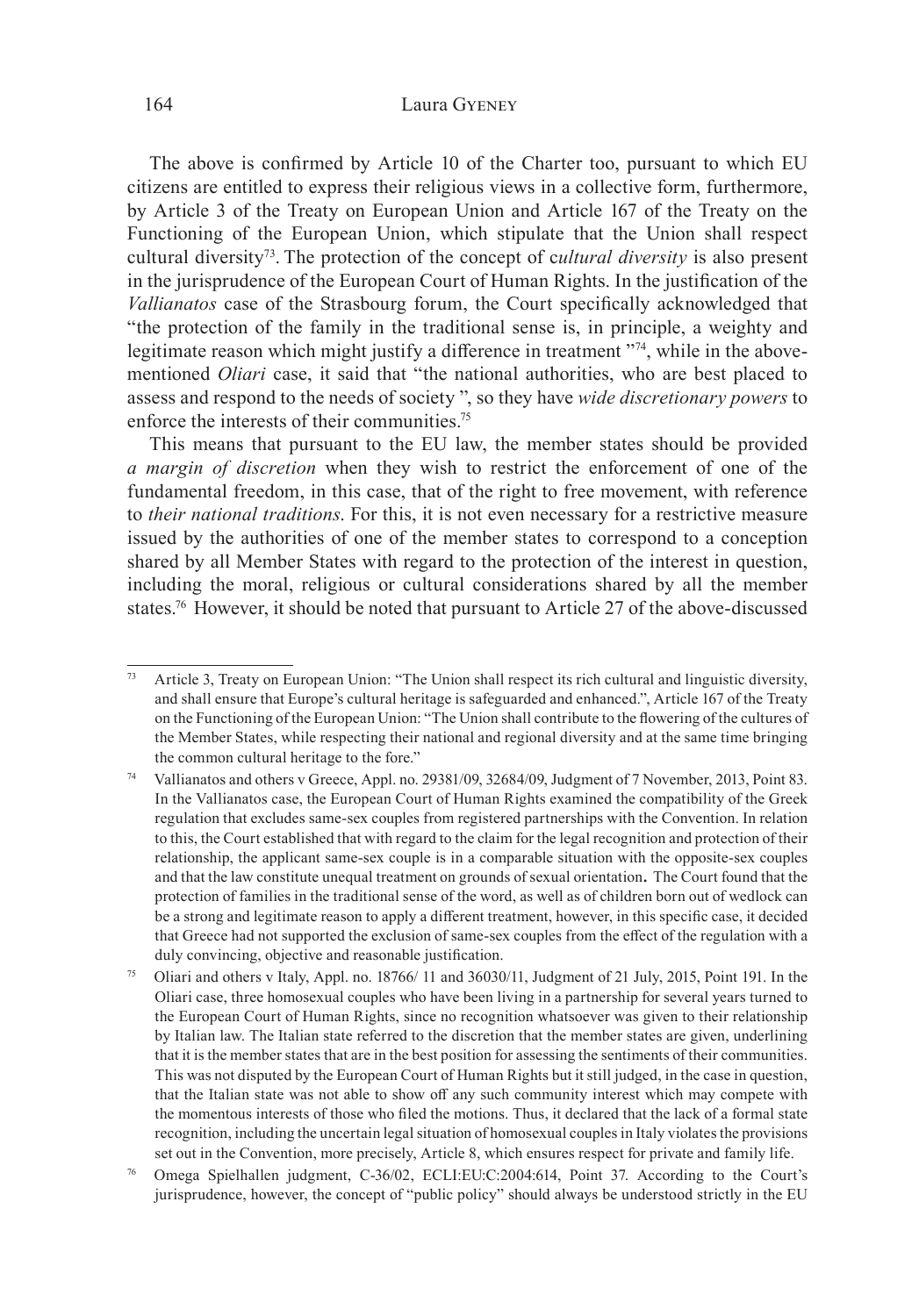directive 2004/38/EC, *any measures taken on grounds of public policy* shall be based exclusively on the *personal conduct* of the individual concerned. What is more, during the consideration of competing interests, the test of *proportionality* shall always be taken into account. So in this specific case, what is to be reckoned with is that the member state measure restricting free movement should on the one hand be suitable for achieving the aim of public interest, i.e. in this case for protecting the traditional institution of marriage, and on the other hand, it should prove to be the least restrictive means to achieve this goal.

Finally, the question arises whether the possible mutual recognition of marriages in the scope of free movement carries the risk of *'marriage tourism'*, similarly to the threat of social tourism. The situation is that it may easily happen that an EU national, leaving his or her home country, settles down in another member state, with a view to invoke the free movement rights when he or she returns to his or her country of origin. In this respect, it should be pointed out that in its recent case law the Court has been trying to keep these endeavors at bay.<sup>77</sup> In its above-cited *O and B* decision<sup>78</sup>, the Court emphasized that it is exclusively *genuine residence* in the host member state that may generate EU rights for the family members. The Court also quantified this when it said that only a period of residence that exceeds three months may create such right of residence on return. What is more, even after residence that exceeds a period of three months, there will only be a presumption on the intention to settle in the host member state, which should be examined by the national court on an individual basis in each case.<sup>79</sup>

Consequently, with reference to the above practice followed by the Court, the risk of marriage tourism can be reduced if not fully eliminated, since those whose residence is not genuine in the territory of the state in question may not benefit from fee movement law.

### 6.2. Non-discrimination on the grounds of sexual orientation

In interpreting the provision of the Free Movement Directive regarding marriage, the Court shall not disregard the general principles of EU law, including the requirement of *equal treatment*, which is also mentioned in Article 21 of the Charter<sup>80</sup> This is all the more important because the prohibition of discrimination on the grounds of sexual orientation is also included in the Free Movement Directive as a guideline in the

context, when an exception on a fundamental freedom has to be proven, in such a way that the content of this concept could not be one-sidedly defined by the member states, without control by the institutions of the Community.

<sup>&</sup>lt;sup>77</sup> This is clearly proven by the recently adopted decisions in the Dano and Alimanovic cases, with regard to the issue of social tourism. Dano judgment, C-333/13, ECLI:EU:C:2014:2358; Alimanovic judgment, C-67/14, ECLI:EU:C:2015:597.

<sup>78</sup> O & B judgment, C-456/12, ECLI:EU:C:2014:135.

<sup>79</sup> Ibid., Points 32–57.

<sup>80</sup> Any discrimination based on any ground such as sex, race, color, ethnic or social origin, genetic features, language, religion or belief, political or any other opinion, membership of a national minority, property, birth, disability, age or sexual orientation shall be prohibited.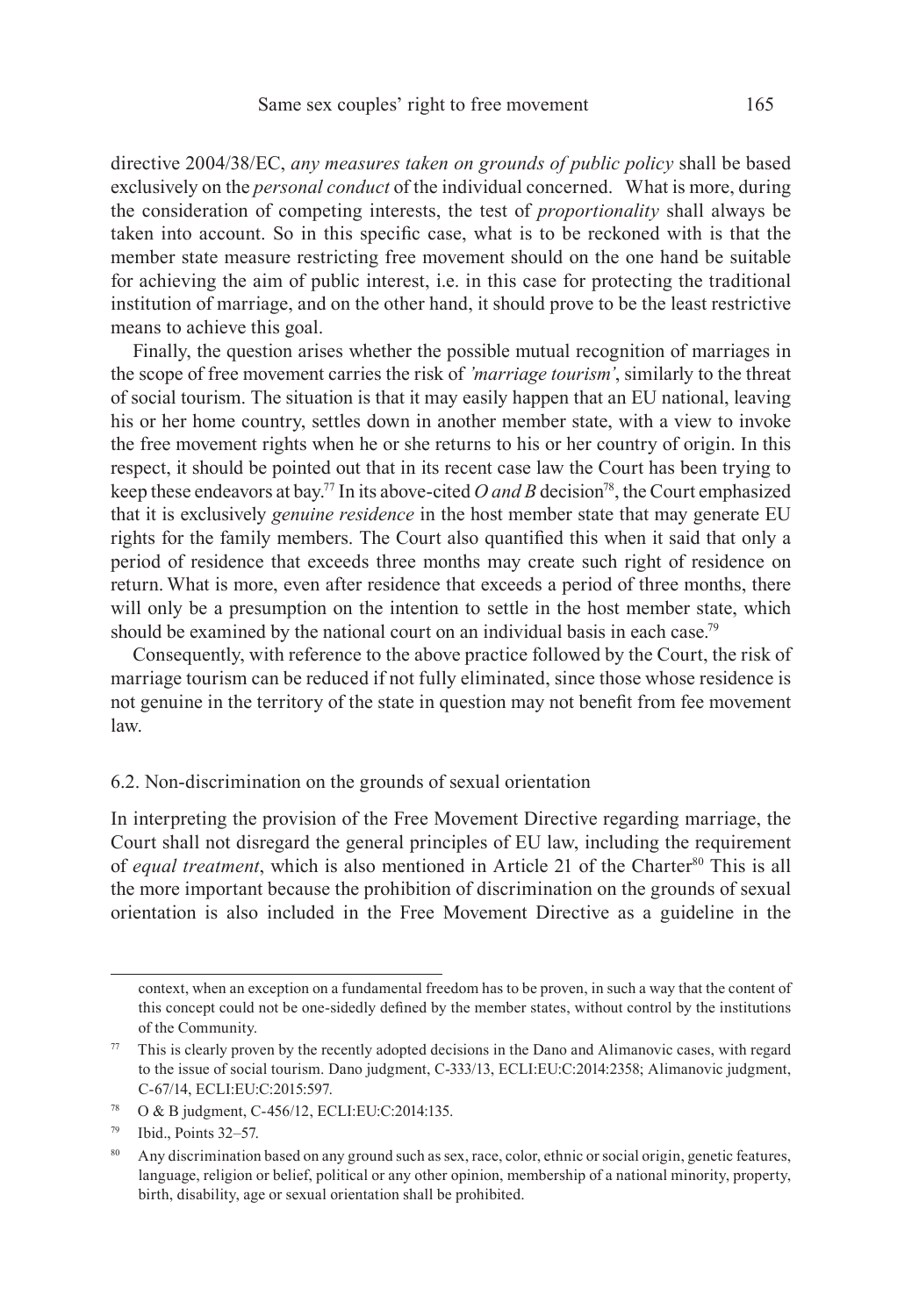application of the Directive. Preamble 31 of the Directive stipulates that "In accordance with the prohibition of discrimination contained in the Charter, Member States should implement this Directive without discrimination between the beneficiaries of this Directive on grounds such as sexual orientation." In light of the above, it seems like the directive itself requires that its own provisions, including the definition of the concept of spouse, be interpreted without sexual discrimination. This is confirmed by the Luxembourg Court's above-cited case law of non-discrimination on the grounds of sexual orientation (Maruko, Römer and Hay cases), in which it was clearly declared that the advantages offered by Directive 2000/78/EC shall not be denied from homosexual couples purely based on sexual orientation. It is a question whether the above conclusions can be applied for the Free Movement Directive through an analogy. The question becomes whether a member state constitutes prohibited discrimination if it does not ensure the advantages arising from the EU law to homosexual married couples arriving from other member states, in this case, the right to family reunification, which it otherwise ensures to heterosexual married couples. Although in some views, including the opinion of Mark Bell, no doubts whatsoever may emerge in this respect<sup>81</sup>, some others like Chloé Bell and Nica Bacic Selanec ask for caution, with regard to the different nature of the non-discrimination investigation in relation to the two directives<sup>82</sup>. While the comparison remained within the boundaries of national legislation in the *Maruko, Römer and Hay* cases, the examination of cross-border family reunification extends to the regulation of several member states rather than one. This means that it extends, on the one hand, to the regulation of the member state where the legally binding marriage was entered into, and on the other hand, to that of the host member state, where the homosexual couples wish to exercise their rights stemming from the EU law. In this context, Mark Bell opines that as the recognition of a marriage entered into by homosexual couples in another member state exerts no effect whatsoever on the member state competences regarding the authorization of the marriages of same-sex couples, homosexual and heterosexual marriages are definitely comparable with regard to the merely EU law objectives. The only factor that makes them different is their sexual orientation. Different treatment on these grounds, however, is prohibited under the EU law, as is also stipulated by Article 21 of the Charter. What is more, after the Hay case, these comparability tests can now also be conducted by the Luxembourg Court. Of course, the justification opportunity also comes up here but the jurisprudence followed by the European Court of Human Rights will have governing effect in this case as well, according to which a different treatment on the grounds of sexual orientation can only be justified by especially grave reasons.<sup>83</sup>

Mark Bell puts it very bluntly, i.e. that the interpretation of the concept of marriage in the directive by any institution, even the Court, which excludes same-sex spouses, qualifies as direct discrimination on grounds of sexual orientation, which violates the contents of Article 21 of the European Charter of Fundamental Rights. M. BELL: EU directive on free movement and same sex families: guidelines on the implementation process. *ILGA Europe,* October 2005. 5.

<sup>82</sup> BELL–SELANEC op. cit. 680.

<sup>83</sup> Dudgeon v United Kingdom, Appl. No. 7525/76, 22 October, 1981, Point 52; Smith and Grady v United Kingdom, appl. No. 33985/96 and 33986/96, Point 81.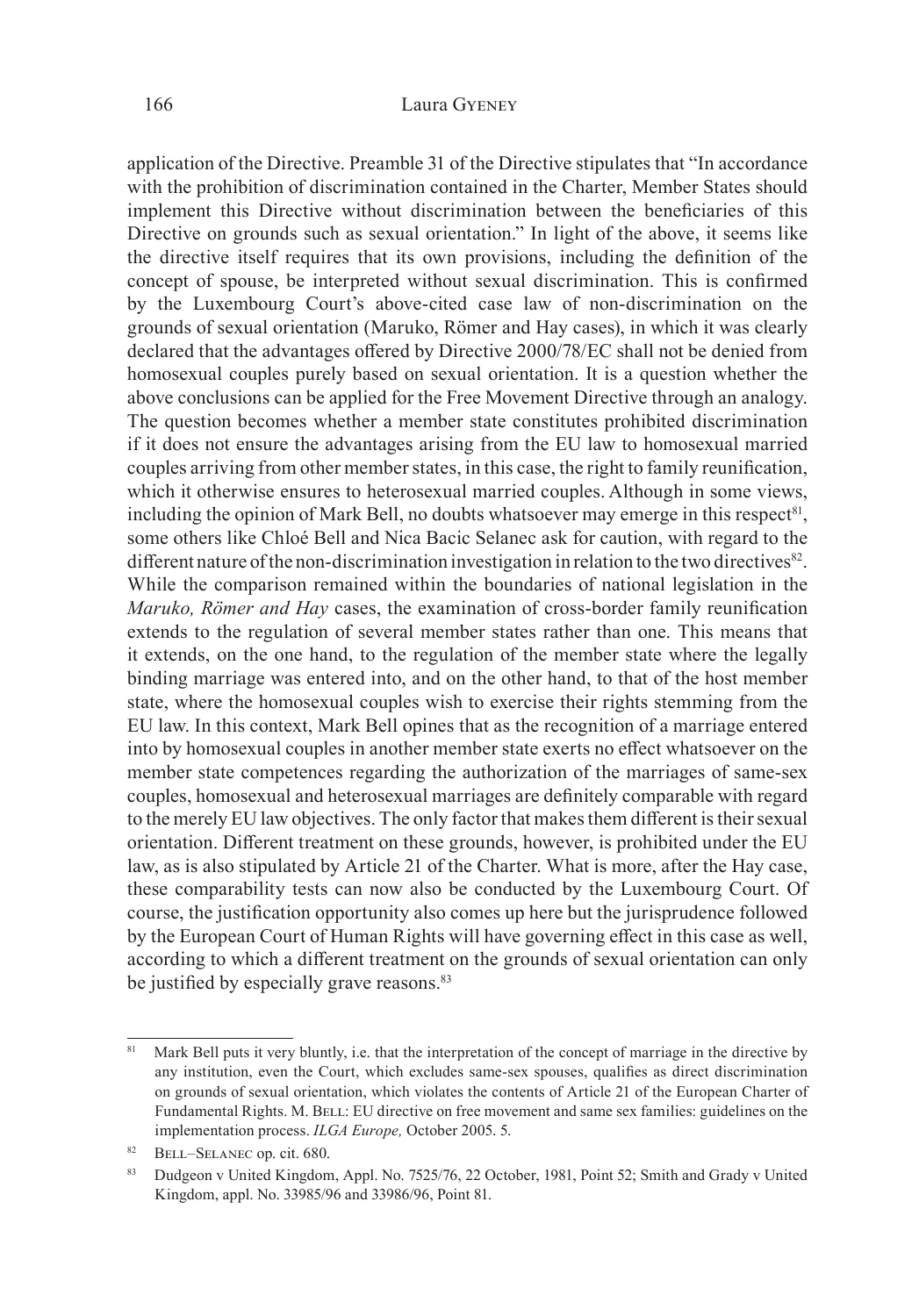# 6.3. The right to respect for private and family life

Finally, during the preliminary decision-making procedure, the Court will presumably discuss the question whether the limitation of the concept of marriage to heterosexual couples in the directive is in compliance with the provision of Article 7 of the European Charter of Fundamental Rights regarding *the respect for private and family life*. The situation is that it can easily happen that the refusal to grant family reunification rights as described above would not only violate Article 21 of the Charter but also, its Article 7, which declares the right to the respect for private and family life. With regard to the fact that the European Court of Justice does not yet have an established case law for the interpretation of the relationship rights of same-sex couples in light of Article 7 of the Charter, it is the jurisprudence of the Strasbourg Court aimed at respecting private and family life, in line with the provisions set out in Section (3), Article 52 of the Charter<sup>84</sup>, that can serve as a starting point for the investigation. As regards the relevant case law followed by the European Court of Human Rights on this subject, first of all it is the *Schalk & Kopf* judgment adopted in 2010 that should be mentioned, which somewhat seems to shift from the earlier conservative approach. In this case, the Court already recognized homosexual couples as a family and it declared that "it would be artificial to uphold the position that, as opposed to heterosexual couples, the concept of 'family life' as defined in Article 8 of the Convention does not include same-sex relationships"<sup>85</sup>. This was followed by the above-quoted judgments of the European Court of Human Rights on the *Vallianatos and Oliari* cases and finally, its latest *Pajic v Croatia* decision<sup>86</sup>which also has migration-related implications. In this

<sup>84</sup> As long as the Charter contains rights which are in line with the ones ensured by the European Convention for the Protection of Human Rights and Fundamental Freedoms, then the content and extent of these rights should be deemed equivalent to those which are set out in this convention. This regulation does not prevent the EU law from providing more expanded protection. Section (3), Article 52 of the Charter.

<sup>&</sup>lt;sup>85</sup> See Schalk and Kopf judgment, appl. no. 30141/04, 24 June, 2010, Point 94.

<sup>86</sup> Pajic v. Croatia judgment, appl. no. 68453/13, 23 February, 2016. In 2011, Pajic, a Bosnian-Herzegovinan national applied to the Croatian authorities for residence, in order to be able to settle down in the town of Sisak with his Croatian partner. This application was refused by the Croatian authorities with the justification that at the time of the occurrence of the case, the Croatian Aliens Act contained no provisions whatsover on the entry of same-sex couples to the country for family reunification purposes. After two years of litigation, he finally turned to the Strasbourg court, saying that the stable partnership in which he lives qualifies as a protected family under Article 8 of the European Convention of Human Rights and as such, the exclusion of his same-sex relationship from the right to settle with the purpose of family reunification, which opposite-sex couples are entitled to, is a case of direct discrimination pursuant to Article 14 of the European Convention of Human Rights. The assertion of the Croatian government, according to which the participating states have a wide margin of appreciation concerning the concepts of family and private life and immigration policy was rejected by the Court. In its decision, the Court referred to its established case law, according to which, pursuant to Article 8 of the European Convention of Human Rights, the concept of family life does not only extend to married couples but also, to same-sex couples in a stable partnership. Ultimately, it was concluded by the Strasbourg forum that same-sex and opposite-sex couples are comparable, so the Croatian regulation that excludes the former group of citizens from family reunification in the territory of Croatia, realizes an act of discrimination with regard to the right to respect for private and family life ensured by the Convention.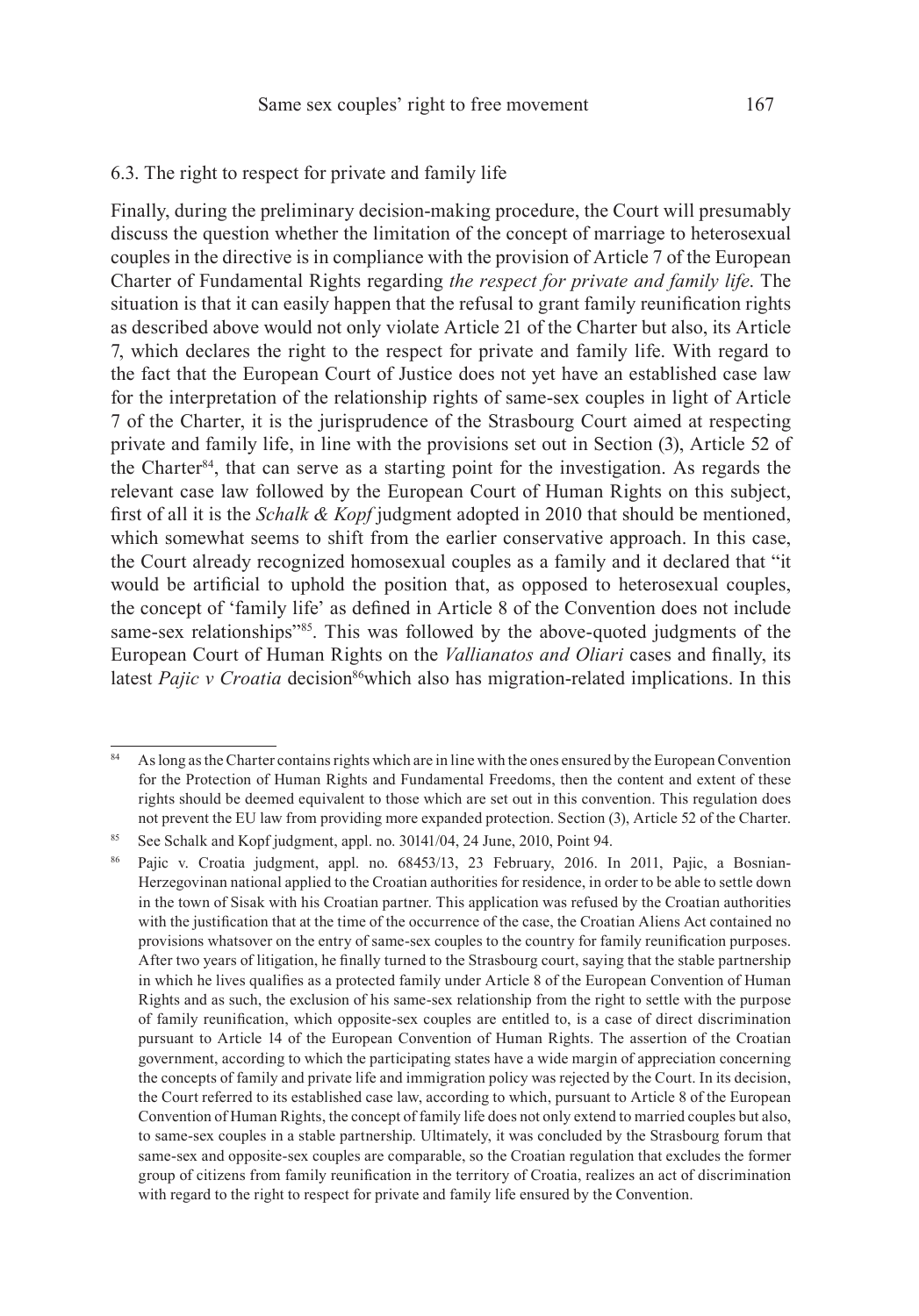case, the Strasbourg forum decided that same-sex and opposite-sex couples are in a comparable situation, so the Croatian regulation that excludes the former group from family reunification in the territory of Croatia commits an act of discrimination with regard to the right to the respect of private and family life ensured by the Convention. Thus, the above-mentioned judgment may serve as a guide to Luxembourg court in cases on similar subjects. Although Article 7 EUCFR cannot, if interpreted in the same manner as Article 8 ECHR, be relied on to require a Member State to admit within its territory the (opposite-sex or same-sex) spouse of a Union citizen, when that provision is read together with Article 20 EUCFR (Everyone is equal before the law), it requires same-sex spouses to be admitted to the territory of the host State under the same conditions that are imposed on opposite-sex spouses.<sup>87</sup>

### **7. Qualifying a same-sex spouse as "another family member" or "a partner"**

The second part of the question on preliminary decision-making submitted in relation to the *Coman* case is essentially aimed at finding out whether, in case the Court gives a negative answer to the first question, the same-sex spouse of the migrant EU national may be qualified as "another family member" as per the definition provided in Point (a), Section (2), Article 3 of the directive, or pursuant to Point (b), Section (2) of Article 3 of the directive, as "a partner of the EU national with whom the former maintains a durable, duly attested relationship". In principle, the reference to Section (2), Article 3 of the directive is a valid solution for same-sex couples, as it says that "the host Member State shall, in accordance with its national legislation, facilitate entry and residence for the following persons". However, this would involve the 'downgrading' of marriages entered into in the state of origin and at the same time, disregarding the norms of the country of origin, which is strongly criticized by some commentators<sup>88</sup>. In addition to these, it should be pointed out that pursuant to the above-mentioned article, facilitating entry by the member state *is not an automatic right*, as opposed to the rights provided to married couples based on the provisions set out in Section (2), Article 2 of the directive. This is supported by the Court's judgment on the *Rahman* case, which topic was not brought up in the context of registered partnerships but in that of blood relatives however it was also targeted at the interpretation of the provision under review, i.e. that of Article 3(2) ensuring the entry and residence rights of members of the more extended family. Here, the referring forum basically expected an answer to the question what the *facilitation obligation* for the group of beneficiaries of other family members specified in Section (2), Article 3 of directive 2004/38 means with regard to entry and residence. In its judgment, the Court repeatedly stipulated that "the member states are not obliged to accord a right of entry and residence to persons who are family members, in the broad sense, dependent on a Union citizen" [..], however, they should provide certain advantages to the persons who depend on the EU national

<sup>87</sup> Alina Tryfoninou: http://eulawanalysis.blogspot.hu/2017/03/awaiting-ecj-judgment-in-coman-towards. html

<sup>88</sup> Ibid. 201,; K. Waaldijk: Free Movement of Same-Sex Partners. *MJ*, Vol. 3., 1996. 271., 280.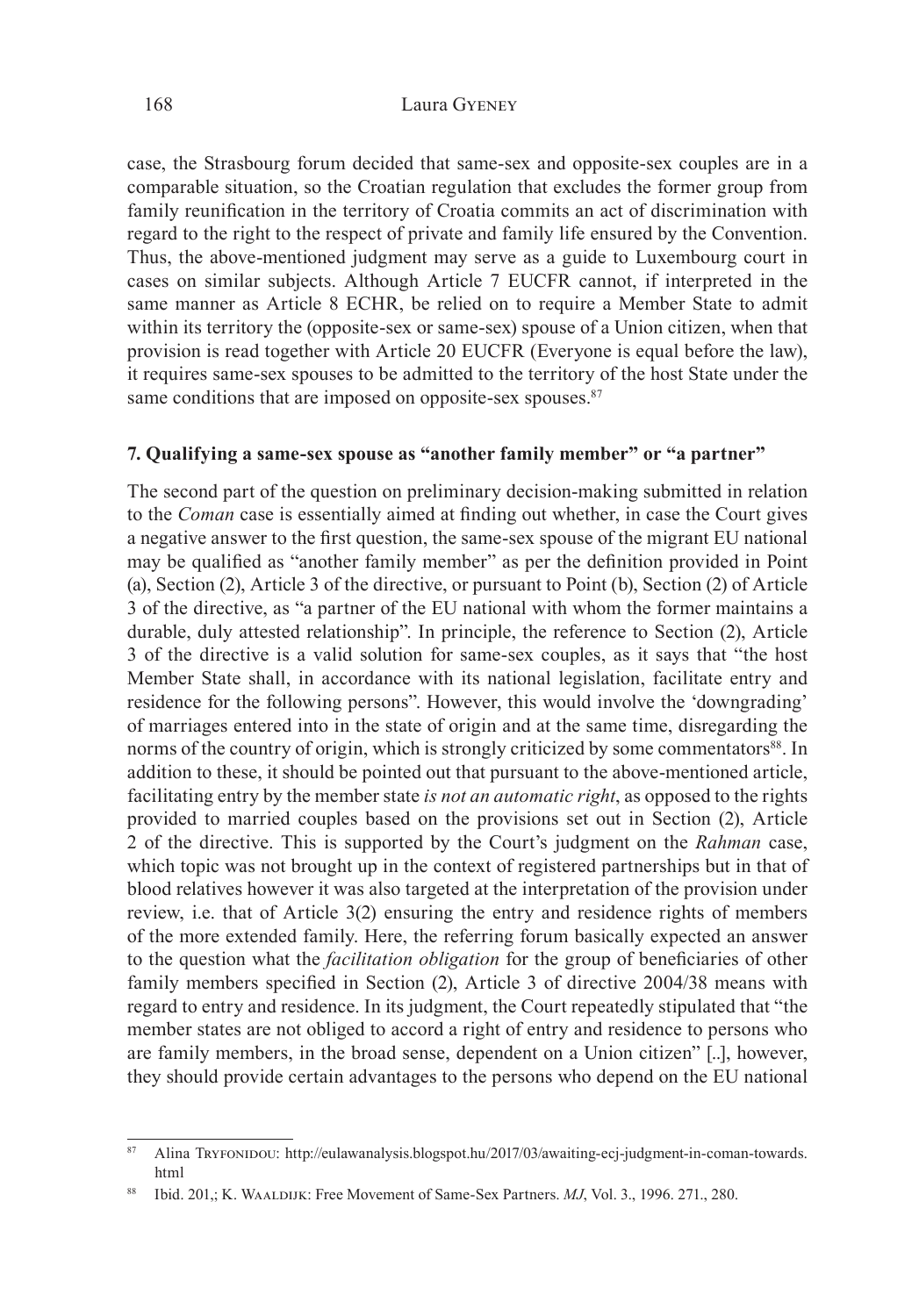in some way, over the other nationals of third countries.89 In order to be able to meet this obligation, the member states should ensure that the decision on the application should be based on an extensive examination of the personal circumstances of such persons, and it should contain a justification in the case of rejection.90 However, the Court emphasized all through that the turn of phrase "in accordance with its national legislation" mentioned in Section (2), Article 3 ensures *wide discretionary powers* for the member states regarding the facilitation of entry. The only constraint in this respect is that this provision may not be deprived *of its effectiveness*. This means that the Court's *potential future expanded interpretation* of the family reunification rights of other family members and registered partners is not at all reflected in this decision.<sup>91</sup> In this case, the only safeguard can again be provided by the application of *the principle of proportionality*. Furthermore, the fact that the couple in question has already entered into a binding marriage in another member state may serve as a kind of protection, i.e. based on "their personal circumstances", it can be justifiably assumed that they live in a stable relationship.

What is more, the scope of the rights provided on the basis of Point (b), Section (2), Article 3 may also be problematic. With regard to the fact that the Court has not yet adopted a relevant judgment on this subject, it is a question whether the member state should only be obliged to facilitate the entry and residence of same-sex spouses in the member state in question, or whether on this basis, the latter would become entitled to receive all the advantages provided by the directive, including the permanent residence status and the rights attached to this status. However, it may easily happen that the scope of these rights will also be the subject of *member state discretion*, which will give them a wide space of maneuver.

# **8. The prospective judgment and its significance**

Although some issues related to the recognition of same-sex relationships had already been put on the agenda of the Court not long after the turn of the millennium, they have so far remained strictly within the competence of the member states. The *Coman* case is the first one to focus on *the family reunification right* of an EU national, thus reaching beyond the borders of the member states. However, the *cross-border* nature of the case may curb the decision-making authority of the member states, which otherwise have exclusive competence on family law issues, considering that the member states shall also *comply with EU law* even if they act in their own competence.

It is exactly because of the above that it is possible that in the *Coman* case, the Court will decide that the member states, including those which do not allow samesex marriages in their territories, will be obliged to recognize the marriages lawfully

<sup>89</sup> C-83/11 Rahman and others judgment, ECLI:EU:C:2012:519, Point 21.

See ibid., Point 22. In its judgment, the Court mentions a few circumstances such as the extent of financial or physical dependence, or the level of kinship.

<sup>&</sup>lt;sup>91</sup> Some authors think that this would be a kind of forced solution, through which same-sex couples would subject themselves to the discretion of the member states. See BELL-SELANEC op. cit. 684.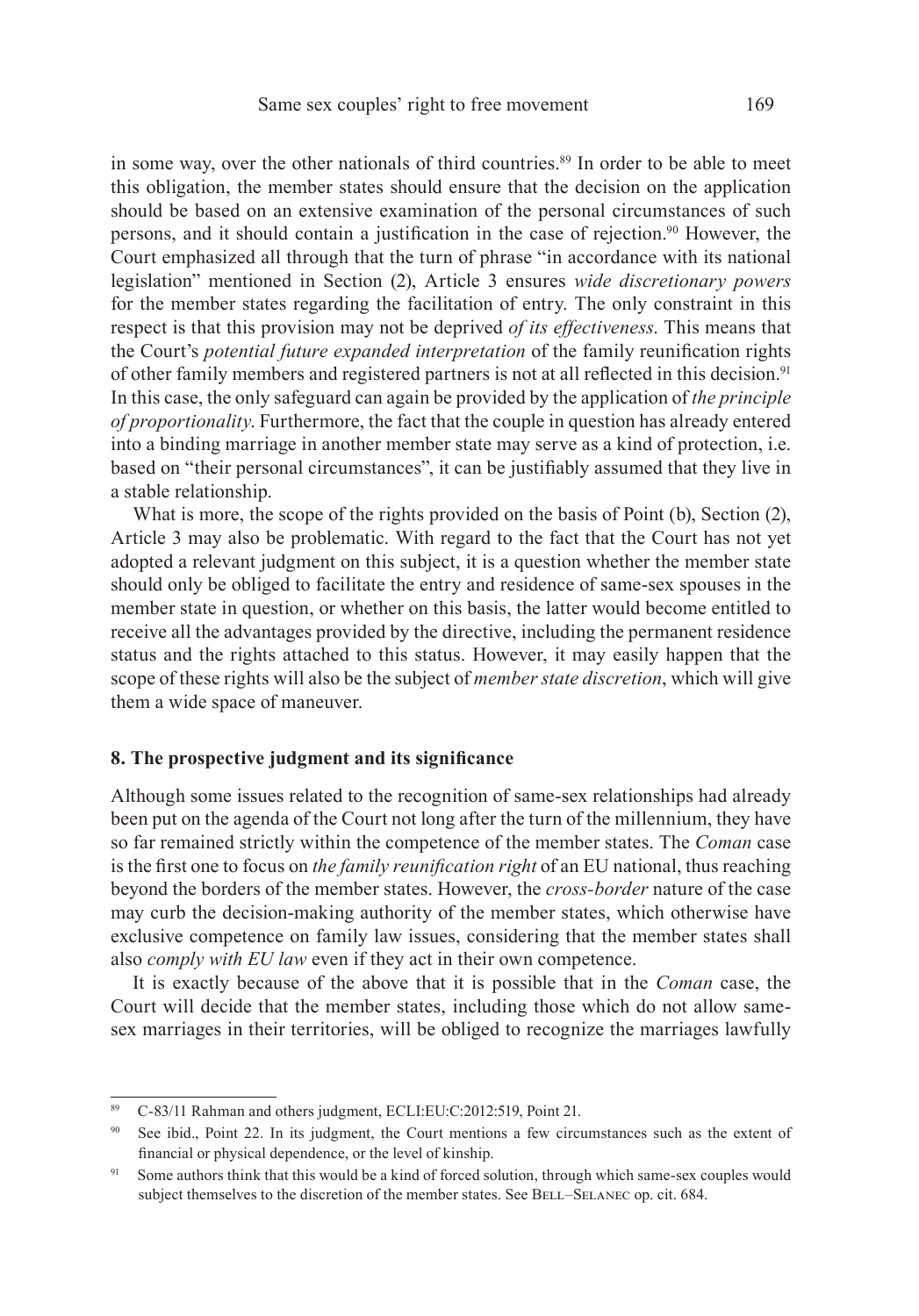entered into in the territory of another member state, with a view to the enforcement of the provisions set out in the Free Movement Directive, irrespective of whether the couples are heterosexual or homosexual.92

Even if this happens so, the Court will presumably highlight in its decision that *the principle of mutual recognition is not an absolute rule*, exactly with regard to the *sensitive nature* of the issue and the member states that oppose same-sex marriages *with a view to protecting traditional European values.* As we know, Article 21 of the TFEU, which provides for the right to free movement, as well as Section (2), Article 27 of the directive in question specifically allow this derogation from the fundamental freedom, as long as this restriction *is legitimately justified with reference to public interests*, including, as the case may be, *the protection of family and marriage,* and it passes the test of *proportionality*. Ultimately, it is the test of proportionality that may answer, in specific cases, whether the rejection of same-sex marriages under the concept of marriage used in the directive for the above reason may prove to be a suitable and not over-restrictive means to achieve the goals of public interest set by the member state in question.

As we have seen, the Court has been highly cautious on the issue of same-sex marriages to date, which has only been replaced by a more dynamic approach just recently (*W. v the European Commission, Hay* cases). The Coman case now allows the Court to take a further step on the above-mentioned path through its decision in which it extends the concept of a spouse specified in the directive to same-sex couples, by this eliminating the legal uncertainty that has existed in this area and avoiding the duplication of family statuses.<sup>93</sup>

## **9. Conclusion**

The current legal framework, i.e. the wording of the Free Movement directive does not make it clear whether the term 'spouse' in this context also includes the samesex spouse of the Union citizen who has exercised free movement rights, thus offering the member states an opportunity to exclude third country partners from the rights ensured by the directive, with reference *to their competences in immigration policy*  and *family law*.

However, the placement of the goal of the directive, i.e. the effective exercising of the right to free movement into the focus of the Coman case, may however serve as a clear guidance for the interpretation of the provisions in question by the Court. Thus, in the course of decision-making, the Luxembourg forum will definitely take it into account that the restriction of the concept of a spouse exclusively to heterosexual married couples may exert a deterrent effect on the same-sex couples' exercise of the rights to free movement. The EU requirement of the mutual recognition of same-sex marriages

 $92$  It cannot be stressed often enough that the recognition of marriages cannot oblige the member states in any way whatsoever to redefine the concept of marriage on the national level.

<sup>93</sup> I.e. that there are marriages recognized only on the national level, or ones recognized on both the national and the European levels.